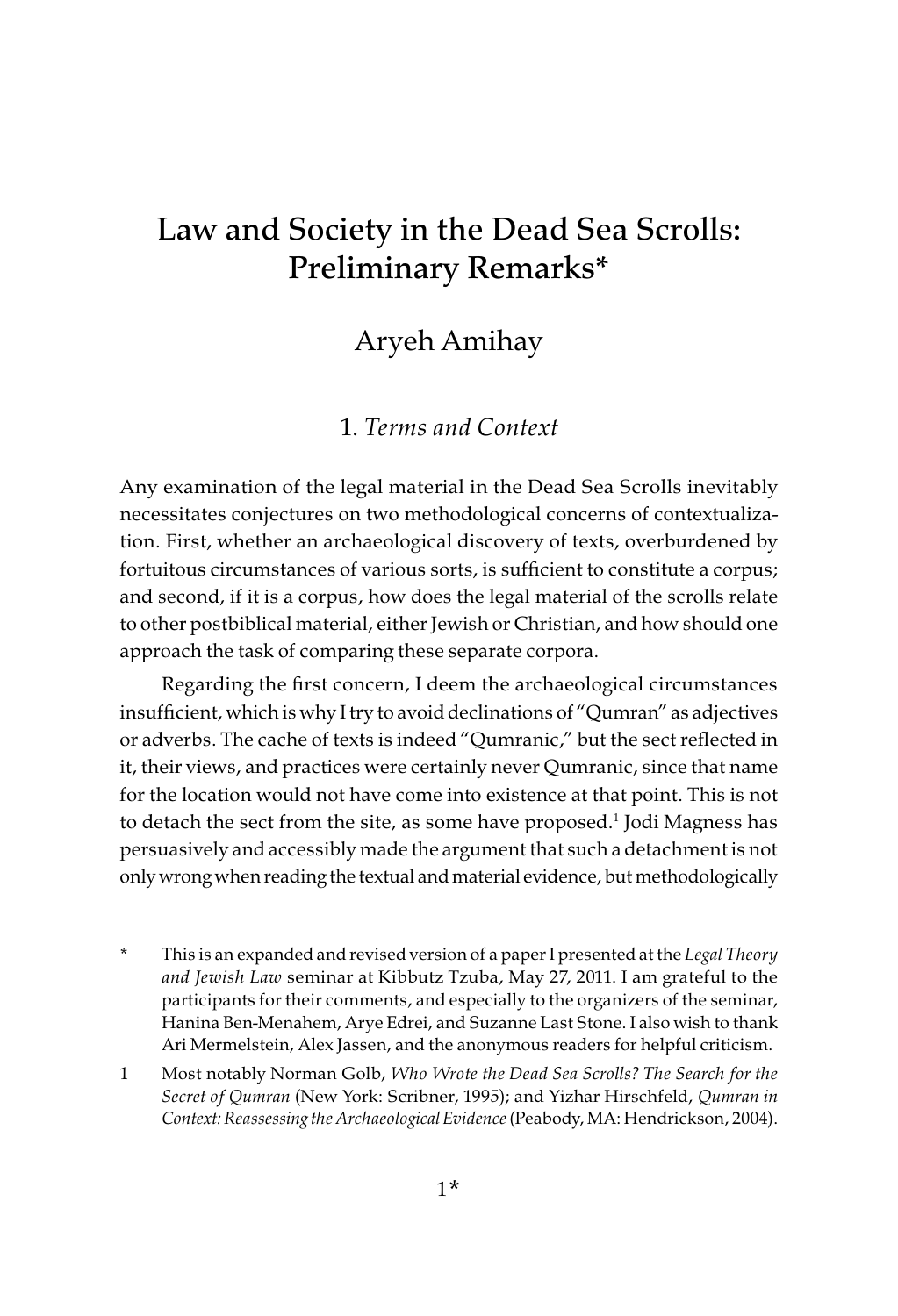### Aryeh Amihay 2\*

unsound, since the scrolls are, first and foremost, an archeological discovery and artifact.2 In order to demonstrate the problems associated with assuming a corpus based on the find, we may consider the various expansions, retellings of, or allusions to Genesis found in Qumran. 4Q201 and 4Q226 are considered fragments of the original Aramaic and Hebrew versions of pseudepigraphic works (1 Enoch and Jubilees respectively) that were preserved in the Ethiopic canon. The Genesis Apocryphon of cave 1 or the commentary on Genesis known as 4Q252 were not preserved in churches (and no evidence of such translations has been found), and, thus, are not categorized as "Pseudepigrapha," but as material peculiar to the scrolls. If, by chance of history, the Genesis Apocryphon would have been translated into Greek and then into Ge'ez and Jubilees was not, then these labels would have been reversed. In sum, there is nothing inherent in any of those texts to define them as particularly "Qumranic" or "Pseudepigraphic." Hence the mere discovery of legal material in the same place is insufficient to define these texts as one corpus.

Nevertheless, the legal material itself, in the content of the laws, their presuppositions, and the rhetoric employed to justify and constitute the law as well as admonish its subjects, does allow us to treat most of the legal texts found at Qumran as belonging to the same milieu. The Community Rule, Damascus Document, 4QMMT, War Scroll, as well as the sect described by Josephus, reflect – for the most part – a shared tradition. As many have noticed, the *Temple Scroll* is a marked exception.<sup>3</sup> This is not to ignore or undermine the significance of those studies that emphasize the differences and even contradictions between these texts and traditions, most notably in the works of

- 2 Jodi Magness, The Archaeology of Qumran and the Dead Sea Scrolls (Grand Rapids, MI: Eerdmans, 2002), 1-16.
- 3 On the relation of the Temple Scroll to sectarian writings, see Lawrence H. Schiffman, The Courtyards of the House of the Lord: Studies on the Temple Scroll, ed. Florentino García Martínez (Leiden: Brill, 2008), esp. 3-65, 123-62; Martha Himmelfarb, A Kingdom of Priests: Ancestry and Merit in Ancient Judaism (Philadelphia: University of Pennsylvania Press, 2006), 85-114. On the identification of Qumran texts as sectarian or non-sectarian, see Devorah Dimant, "Qumran Sectarian Literature," in Jewish Writings of the Second Temple Period: Apocrypha, Pseudepigrapha, Qumran Sectarian Writings, Philo, Josephus, ed. Michael E. Stone (Assen: Van Gorcum; Philadelphia: Fortress Press, 1984), 2:483-550; Carol A. Newsom, "'Sectually Explicit' Literature from Qumran," in The Hebrew Bible and Its Interpreters, ed. William Henry Propp, Baruch Halpern, and David Noel Freedman (Winona Lake, IN: Eisenbrauns, 1990), 167-87.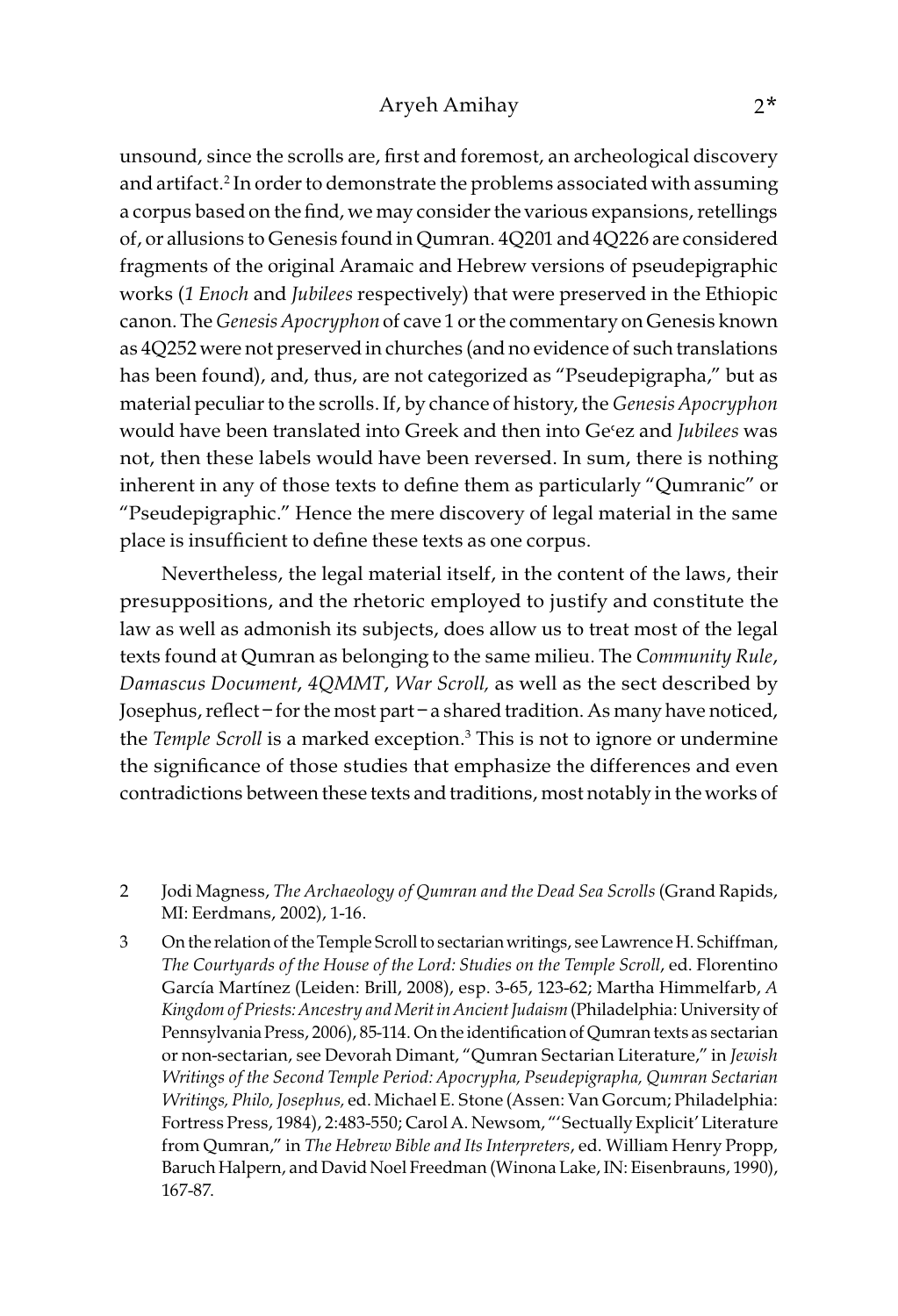Baumgarten and Regev.<sup>4</sup> These differences, however, can and did exist within a society that upheld some shared tenets.5 This society, group, or ideological milieu is probably still best described as "Essene."6 Ya*ḥ*ad is clearly too specific, labeling the ostensibly celibate group living in Qumran.7 "The Community of the Renewed Covenant," as Talmon insisted on calling the sectarians, $^8$  is somewhat too long for scholarly purposes, and is slightly problematic in light of the fact that it is not preserved in the Community Rule.<sup>9</sup>

I choose to re-employ the label "Essenes" in reference to the more extensive aspects of the sect, including the shared legal traditions as reflected in the

- 4 Albert I. Baumgarten, The Flourishing of Jewish Sects in the Maccabean Era: An Interpretation (JSJSup 55; Leiden: Brill, 1997); idem, "He Knew That He Knew That He Knew That He Was an Essene," JJS 48.1 (1997): 53-61; idem, "Who Cares and Why Does It Matter? Qumran and the Essenes, Once Again!" DSD 11.2 (2004): 174-90; Eyal Regev, Sectarianism in Qumran: A Cross-Cultural Perspective (Berlin: de Gruyter, 2007); idem, "Between Two Sects: Differentiating the Yahad and the Damascus Covenant," in The Dead Sea Scrolls: Texts and Context, ed. Charlotte Hempel (Leiden: Brill, 2010), 431-49.
- 5 Indeed, Daniel Schwartz considers this a result of the Freudian "Narcissism of Small Differences." See Daniel R. Schwartz, "The Dead Sea Sect and the Essenes," in Qumran Scrolls and Their World, ed. Menahem Kister (Jerusalem: Ben Zvi, 2009), 601-12 (Hebrew).
- 6 John J. Collins has beautifully summarized the scholarly debates concerning the identification of the Essenes described in Josephus with the sect reflected in the scrolls. See his recent Beyond the Qumran Community: The Sectarian Movement of the Dead Sea Scrolls (Grand Rapids, MI: Eerdmans, 2010), 122-65.
- 7 On Ya*ḥ*ad, see Collins, Beyond the Qumran Community, 52-87; Sarianna Metso, "Whom Does the Term Yahad Identify?" in Biblical Traditions in Transmission. Essays in Honour of Michael A. Knibb, ed. Charlotte Hempel and Judith M. Lieu (Leiden: Brill, 2006), 213-35; Alison Schofield, From Qumran to the Ya*ḥ*ad: A New Paradigm of Textual Development for the Community Rule (Leiden: Brill, 2009).
- 8 Shemaryahu Talmon, "The Essential 'Community of the Renewed Covenant': How Should Qumran Studies Proceed?" in Geschichte – Tradition – Reflexion. Festschrift für Martin Hengel zum 70. Geburtstag, ed. Hubert Cancik, Hermann Lichtenberger, and Peter Schäfer (Tübingen: Mohr Siebeck, 1996), 323-52; idem, "The 'Dead Sea Scrolls' or 'the Community of the Renewed Covenant'?" in The Echoes of Many Texts: Reflections on Jewish and Christian Traditions: Essays in Honor of Lou H. Silberman, ed. William G. Dever and J. Edward Wright (Atlanta: Scholars Press, 1997), 115-45.
- 9 This can be counter-argued by reading הברית באי) 1QS 2.18) as an abbreviated reference to the Damascus Document epithet החדשה הברית באי, with the implication that the author of 1QS was familiar with the Damascus Document and perhaps even assumed this familiarity for his audience.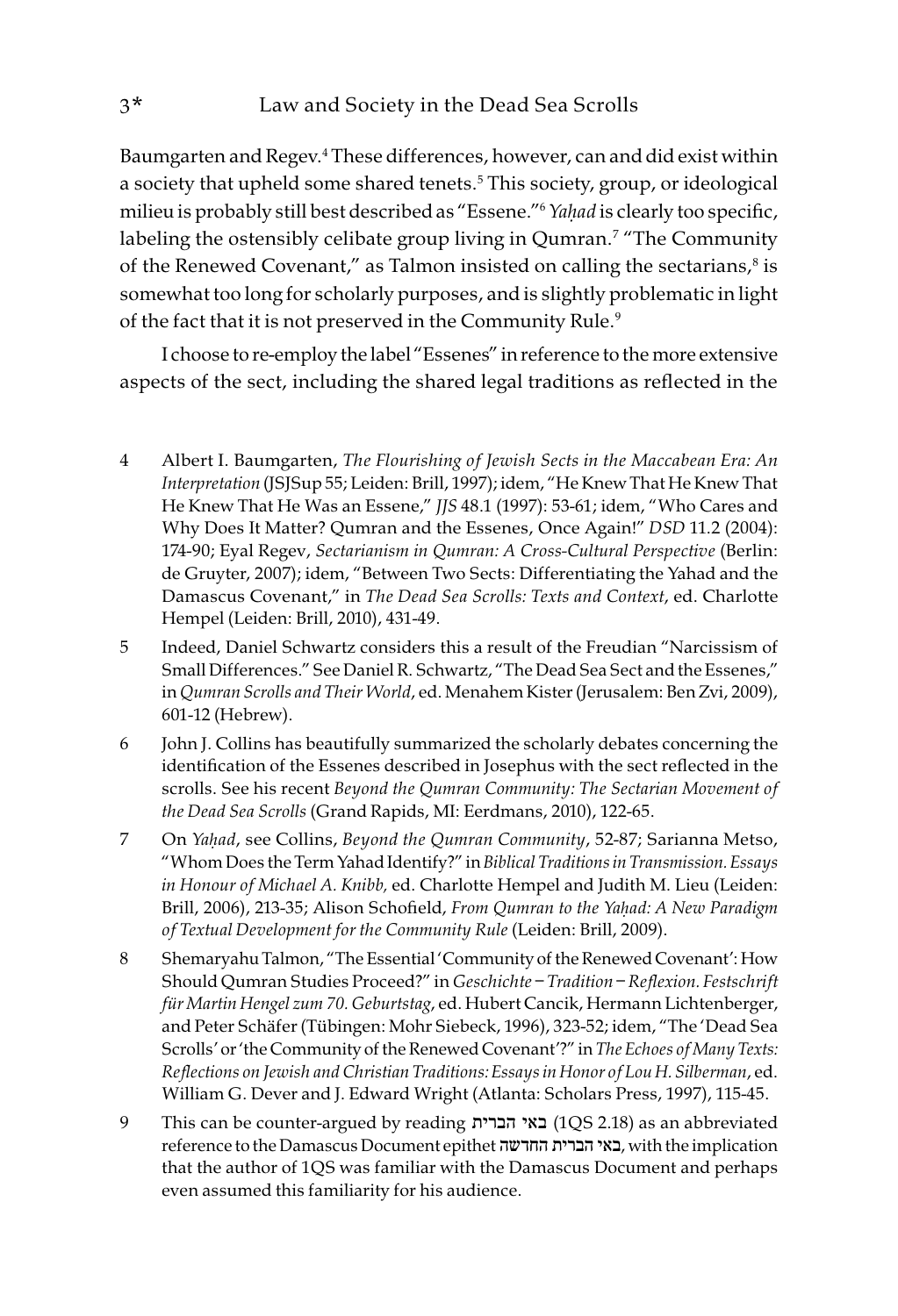#### Aryeh Amihay 4\*

aforementioned texts. By doing so, I recognize the significance of two parallel, scholarly endeavors: emphasizing the idiosyncrasies of each of the factions of the sect, but also recognizing its contemporaneous perception as one group. This label also serves to denote the strand of analysis that supplements Josephus and Philo as sources of information to the texts found in Qumran.

In particular, this label recalls that Josephus testifies to the diversity of Essene communities by reporting, first, that they are not concentrated in one town, but rather are numerous in every town (Μία δ᾽ οὐκ ἔστιν αὐτῶν πόλις ἀλλ᾽ ἐν ἑκάστῃ μετοικοῦσιν πολλοί; Jewish War 2.8.4);<sup>10</sup> and, second, that "there is yet another order of Essenes" ("Εστιν δὲ καὶ ἕτερον Ἐσσηνῶν τάγμα; Jewish War 2.8.13) who do not practice celibacy. Regardless of the partially lost self-designations employed by the sectarians to refer to specific groups, to the sect as a whole, and perhaps to a distinction between those who marry and those who do not, it is telling that Josephus sees no problem in labeling them all, despite the diversity, as "Essenes." Admittedly, the etymology of the word is obscure,<sup>11</sup> and it is not documented in the scrolls. Furthermore, it is clear that Josephus is an outsider in relation to the Essenes, and that he is presenting this information to an audience that is presumably more remote from the Essenes than he is. These are quite sufficient circumstances to plausibly account for any misrepresentations.12 Nevertheless, the fact remains that it seemed reasonable

- 10 Cf. Loeb edition: Josephus, The Jewish War. Books 1-2, translated by H. St. J. Thackeray (Cambridge: Harvard University Press, 1997), 370.
- 11 For an overview of proposed etymologies, see Collins, Beyond the Qumran Community, 166-70. See also Geza Vermes, "The Etymology of 'Essenes'," RevQ 2.3 (1960): 427-43; Stephen Goranson, "'Essenes': Etymology from "עשה, "RevQ 11.4 (1984): 483-98.
- 12 Steve Mason has strongly argued the opposite: "It is hard to imagine a less likely group for Essene identification, even if its members too have long initiations, eat meals together and share things, bathe daily, require that one does not spit at the group, and that sort of thing" [p. 450 from Mason's "What Josephus says about the Essenes in his 'Judean War,'" in Text and Artifact in the Religions of Mediterranean Antiquity: Essays in Honour of Peter Richardson, ed. Stephen G. Wilson and Michel Desjardins (Waterloo, ON: Wilfrid Laurier University Press, 2000), 423-55]. While initiation and communal life are admittedly not peculiar to a single group, the shared emphases in Josephus' account and the Community Rule (precisely on the list Mason outlines) are far from obvious. The practices have a strong theological foundation that is evident in the Rule, whereas it is clear why Josephus would not explicate those foundations, if they were even known to him. Furthermore, the growing body of evidence that the scrolls document an evolution of a sect, or more precisely several branches of a sect further substantiate Josephus' report,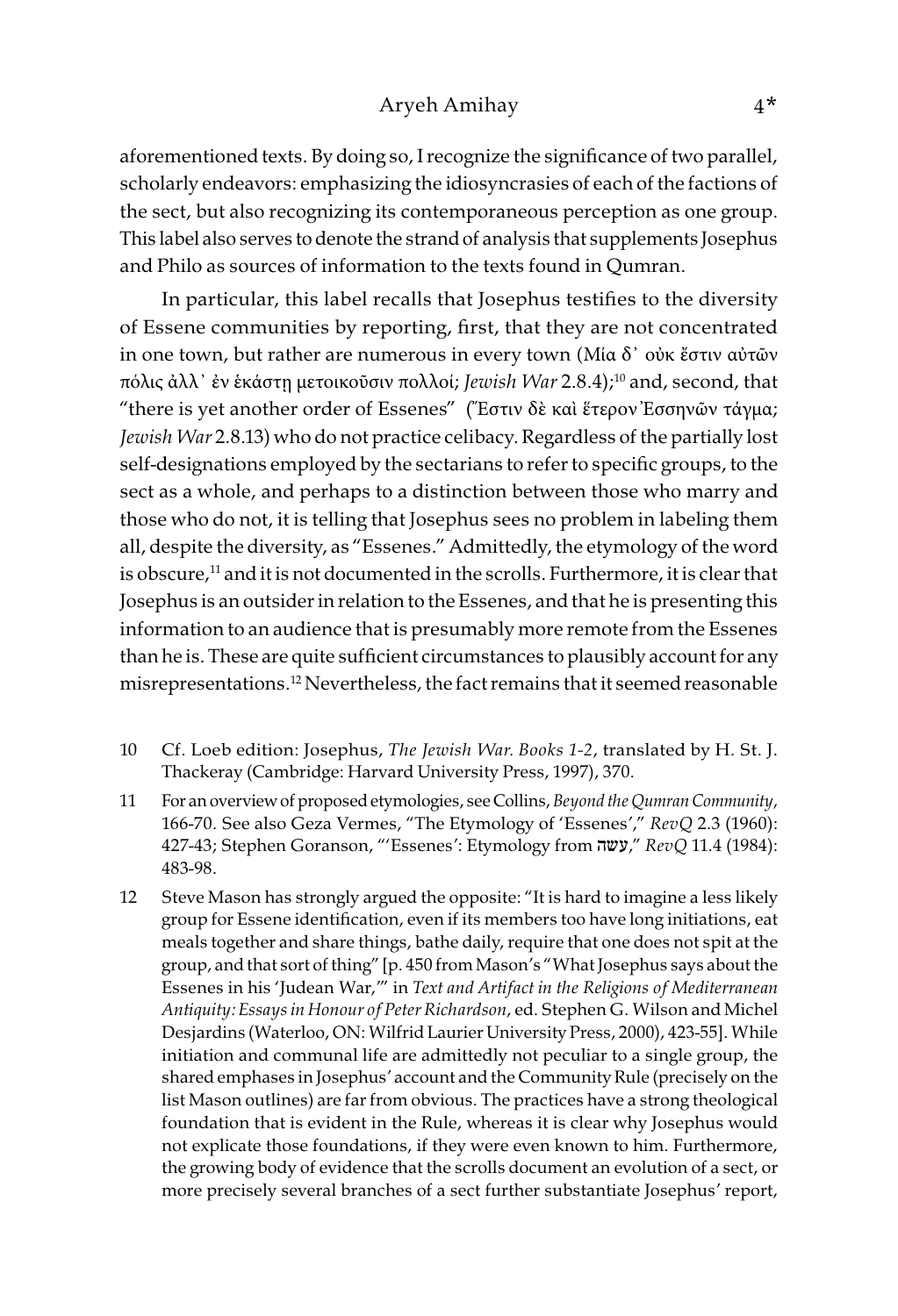to him to group these factions under one label, and that is what I seek to call to mind when reverting to the somewhat outdated, considerably contested, but hopefully renewed label of "the Essenes."13

The second concern of contextualization bears on the relation of the Essene legal material to other postbiblical sources, namely early Christian sources and rabbinic sources. It is commonly agreed that some caution is required when proceeding with a comparison of either. The preliminary excitement over the discovery of the scrolls and their implication for the study of Christian origins has subdued in recent years, replacing the quest for historical figures at  $Q$ umran<sup>14</sup> with explorations of shared traditions of exegesis<sup>15</sup> and comparable communal practices.16 At the same time, the interest in comparisons between

and thus render Mason's suggestion that Josephus "invented the marrying kind of Essenes out of whole cloth" (448) rather dubious. See also his "Essenes and Lurking Spartans in Josephus' Judean War: From Story to History," in Making History: Josephus and Historical Method, ed. Zuleika Rodgers (Leiden: Brill, 2007), 219-61. Specific responses to Mason's arguments were offered by Kenneth Atkinson and Jodi Magness, "Josephus's Essenes and the Qumran Community," JBL 129.2 (2010): 317-42.

- 13 For a further example, see James C. VanderKam, "The Oath and the Community," DSD 16.3 (2009): 416-32.
- 14 Most of these explorations concentrate on John the Baptist, as in the studies of Hartmut Stegemann, The Library of Qumran: On the Essenes, Qumran, John the Baptist and Jesus (Leiden: Brill; Grand Rapids: Eerdmans, 1998), 211-27 and Joan E. Taylor, The Immerser: John the Baptist within Second Temple Judaism (Grand Rapids, MI: Eerdmans, 1997), 15-48. More fanciful hypotheses attempted to locate Jesus of Nazareth at Qumran. See Barbara Thiering, Jesus and the Riddle of the Dead Sea Scrolls: Unlocking the Secrets of His Life Story (San Francisco: HarperCollins, 1992).
- 15 See, e.g., George J. Brooke, "Biblical Interpretation in the Qumran Scrolls and the New Testament," in The Dead Sea Scrolls: Fifty Years after Their Discovery, ed. Lawrence H. Schiffman, Emanuel Tov, and James C. VanderKam (Jerusalem: Israel Exploration Society and The Shrine of the Book, Israel Museum, 2000), 60-73; Jean Carmignac, "Le Genre littéraire du 'péshèr' dans la Pistis-Sophia," RevQ 4.4 (1964): 497-522; Lutz Doering, "Marriage and Creation in Mark 10 and CD 4-5," in Echoes from the Caves: Qumran and the New Testament, ed. Florentino García Martínez (Leiden: Brill, 2009), 133-63; Eric F. Mason, "Interpretation of Psalm 2 in 4QFlorilegium and in the New Testament," in Echoes from the Caves, 67-82.
- 16 An early example for this kind of comparison is by Hans-Josef Klauck, "Gütergemeinschaft in der klassischen Antike, in Qumran und im Neuen Testament," RevQ 11.1 (1982): 47-79. See also George J. Brooke, "From Jesus to the Early Christian Communities. Modes of Sectarianism in the Light of the Dead Sea Scrolls," in The Dead Sea Scrolls and Contemporary Culture, ed. Adolfo D. Roitman, Lawrence H.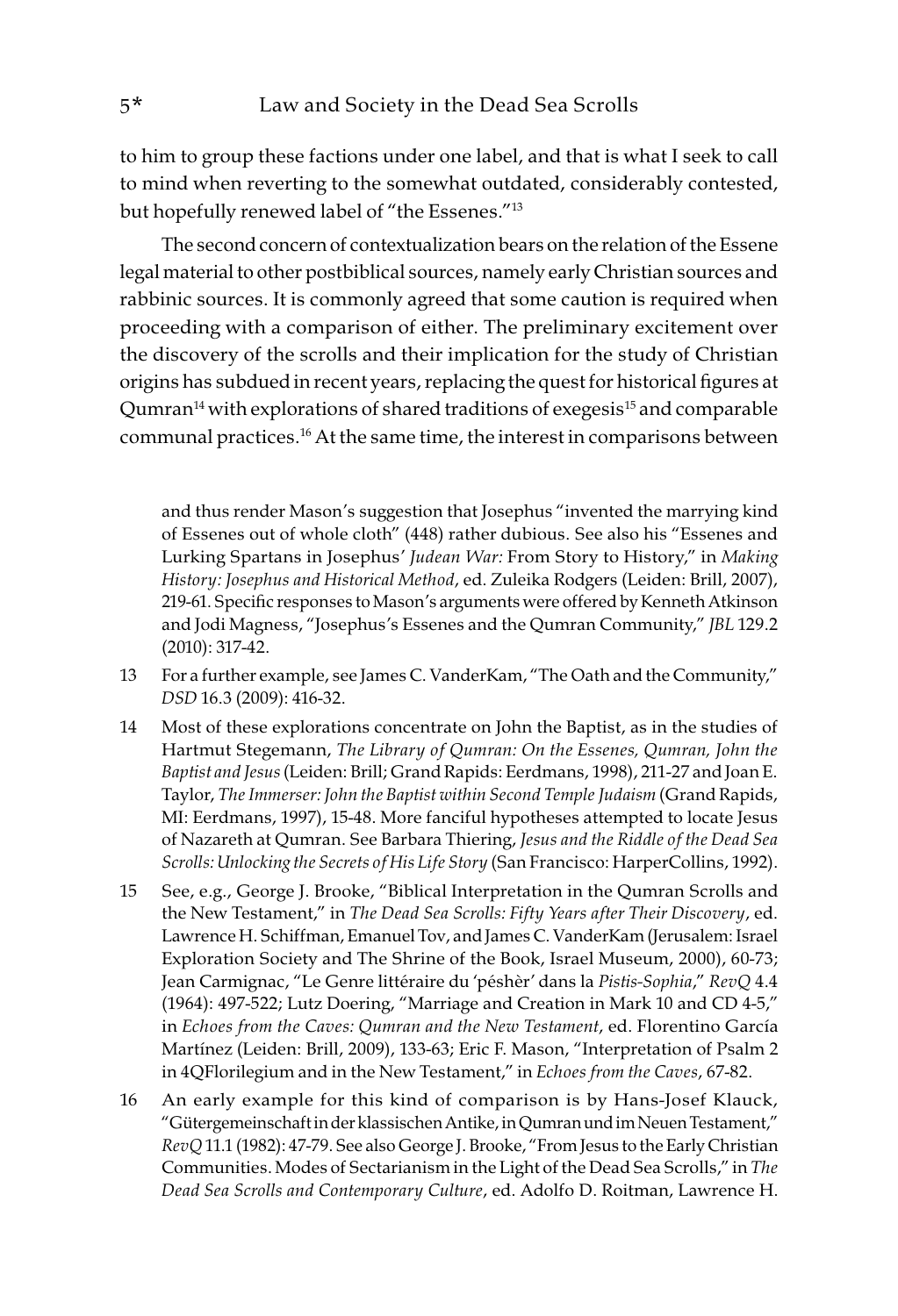### Aryeh Amihay 6\*

Essene legal texts and the earliest sources of rabbinic halakhah is flourishing.<sup>17</sup> Several reviews have commented that this increase in interest might be coming at the expense of necessary caution.18 The similarities and relationships between the texts affirm what scholars knew long before the scrolls were discovered: that tannaitic material preserves debates and concerns that were part of the intellectual life during the times of the Second Temple,<sup>19</sup> and not merely

Schiffman, and Shani Tzoref (Leiden: Brill, 2011), 413-34; Ellen Juhl Christiansen, The Covenant in Judaism & Paul: A Study of Ritual Boundaries as Identity Markers (Leiden: Brill, 1995); Huub van de Sandt, "Two Windows on a Developing Jewish-Christian Reproof Practice: Matt. 18:15-17 and Did. 15:3," in Matthew and the Didache: Two Documents from the Same Jewish-Christian Milieu?, ed. Huub van de Sandt (Assen: Royal Van Gorcum; Minneapolis: Fortress Press, 2005), 173-92; Eyal Regev, "Temple and Righteousness in Qumran and Early Christianity: Tracing the Social Difference between the Two Movements," in Text, Thought, and Practice in Qumran and Early Christianity, ed. Ruth A. Clements and Daniel R. Schwartz (Leiden: Brill, 2009), 63-87; Adele Reinhartz, "We, You, They: Boundary Language in 4QMMT and the New Testament Epistles," in Text, Thought, and Practice in Qumran and Early Christianity, 89-105.

- 17 In addition to the early studies on the topic, such as Joseph M. Baumgarten, Studies in Qumran Law (Leiden: Brill, 1977); Lawrence H. Schiffman, The Halakhah at Qumran (Leiden: Brilll, 1975), and idem, Sectarian Law in the Dead Sea Scrolls: Courts, Testimony and the Penal Code (Chico, CA: Scholars Press, 1983), I will only mention the most notable books on the topic, as articles on individual topics are indeed abundant in the past five years: Steven D. Fraade, Aharon Shemesh, and Ruth A. Clements, eds., Rabbinic Perspectives: Rabbinic Literature and the Dead Sea Scrolls (Leiden: Brill, 2006); Aharon Shemesh, Halakhah in the Making: The Development of Jewish Law from Qumran to the Rabbis (Berkeley: University of California Press, 2009); Vered Noam, From Qumran to the Rabbinic Revolution: Conceptions of Impurity (Jerusalem: Ben Zvi, 2010) (Hebrew); Steven D. Fraade, Legal Fictions: Studies of Law and Narrative in the Discursive Worlds of Ancient Jewish Sectarians and Sages (Leiden: Brill, 2011); Cana Werman and Aharon Shemesh, Revealing the Hidden: Exegesis and Halakha in the Qumran Scrolls (Jerusalem: Bialik, 2011) (Hebrew). For a survey of issues, see Cana Werman and Aharon Shemesh, "The Halakhah in the Dead Sea Scrolls," in Qumran Scrolls and Their World, ed. Menahem Kister (Jerusalem: Ben Zvi, 2009), 2:409-33.
- 18 See, for example, Günter Stemberger, "Review: Rabbinic Perspectives: Rabbinic Literature and the Dead Sea Scrolls," DSD 17.2 (2010): 227-30; Steven D. Fraade, "Review: Halakhah in the Making," JSJ 43.1 (2012): 131-35.
- 19 Naturally, the discovery rekindled the debate, providing further cases and considerations, but the historical kernel was not changed by the discovery of the scrolls. On Second Temple history from within rabbinic sources, see Lee I. Levine, "The Political Struggle between Pharisees and Sadducees in the Hasmonean Period," in Jerusalem in the Second Temple Period, ed. Aharon Oppenheimer, Uriel Rappaport,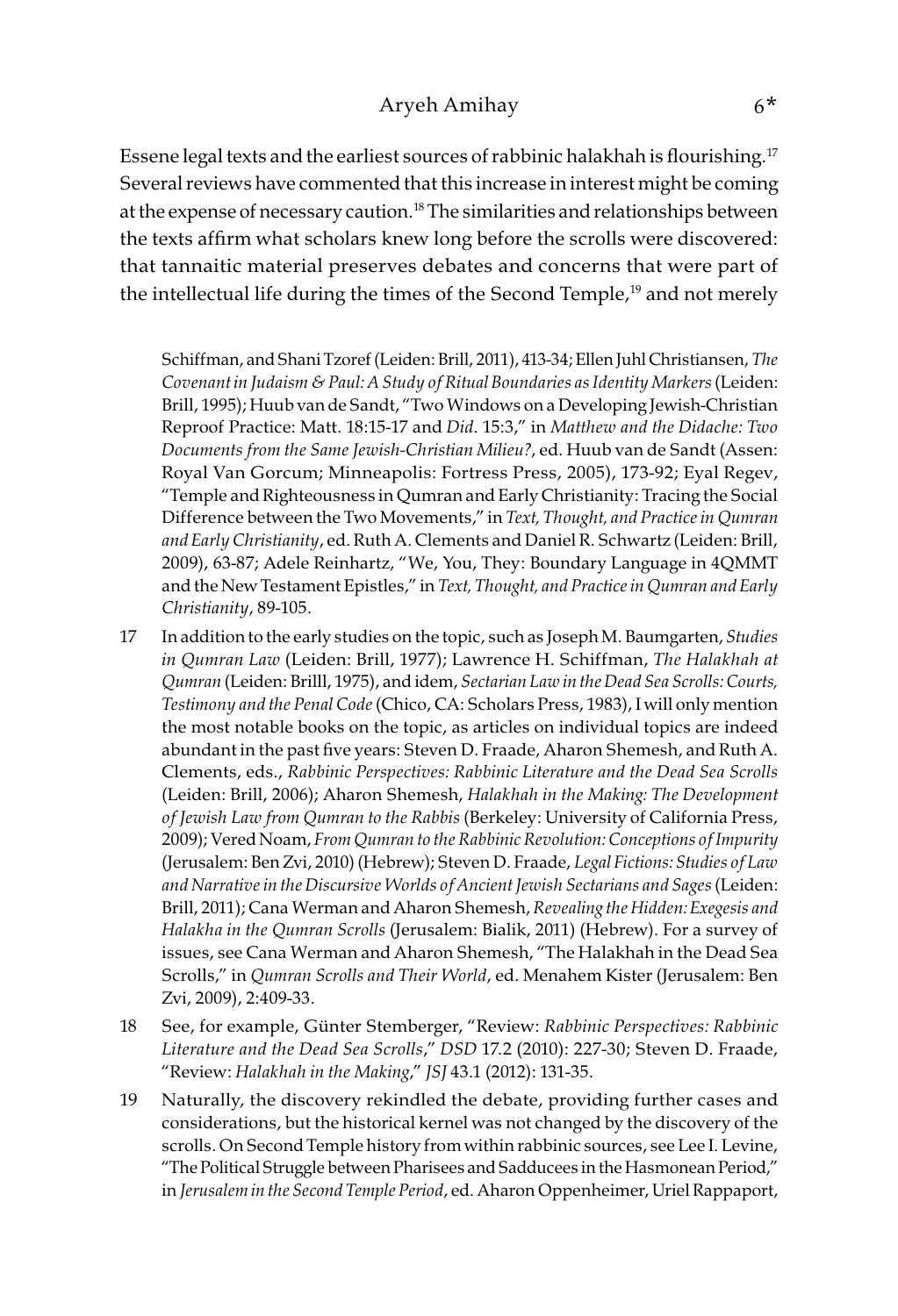scholarly debates after the rise of rabbinic Judaism following the destruction of the Temple. Yet the discovery of the scrolls allowed a peephole, however fragmentary, to the other side of the debate, one that was not preserved with adequate representation in the rabbinic sources.

One drawback to this endeavor has been an encumbrance on the study of Essene law with the use of terminology that is either anachronistic or irrelevant to the corpus. The term "halakhah" is the primary example of this methodological flaw. As noted, it is not mentioned once in the scrolls, conspicuously absent in the legal texts.<sup>20</sup> The suggestion that the derogatory epithet חלקות דורשי is a play on הלכות דורשי might even indicate that the term had a negative connotation in Essene circles.<sup>21</sup> But even more troubling than the mere use of a term that would not necessarily be used by the sect itself, is the application of this term in the creation of categories that are irrelevant for the study of Essene law. In studying law from Qumran, a tendency to distinguish halakhic from non-halakhic law entails an imposition of rabbinic categories

and Menahem Stern (Jerusalem: Ben Zvi, 1980), 61-83; Albert I. Baumgarten, "Rabbinic Literature as a Source for the History of Jewish Sectarianism in the Second Temple Period," DSD 2.1 (1995): 14-57; Shaye J. D. Cohen, The Significance of Yavneh and Other Essays in Jewish Hellenism (Tübingen: Mohr Siebeck, 2010), esp. 22-70, 262-96; Martin Goodman, Judaism in the Roman World: Collected Essays (Leiden: Brill, 2007), esp. 69-135.

- 20 Steven D. Fraade, "Shifting from Priestly to Non-Priestly Legal Authority: A Comparison of the Damascus Document and the Midrash Sifra," DSD 6.2 (1999): 109-25; John P. Meier, "Is There Halaka (the Noun) at Qumran?," JBL 122.1 (2003): 150-55.
- 21 The phrase appears in  $1QH^a 10.32$ ;  $4Q169$  frg. 3-4 col. i, 2, 7, col. ii, 3-4, 2, 4, col. iii, 6-7 and reconstructed in  $1QH^a 10.15$ ;  $4Q163 23$ , ii 10;  $4Q177 9.4$ . See also  $4QD^a 2$ , i, 4: לדור|שי מצוותו ולהולכים בתמים דרך (reconstruction based on  $4 \text{QD}^\text{C}$ ), pointing to another possible link between דרש and הלך. See Shani Tzoref (as Shani L. Berrin), The Pesher Nahum Scroll from Qumran: An Exegetical Study of 4Q169 (Leiden: Brill, 2004), 91-99; James C. VanderKam, "Those Who Look for Smooth Things, Pharisees and Oral Law," in Emanuel: Studies in Hebrew Bible, Septuagint and Dead Sea Scrolls in Honor of Emanuel Tov, ed. Shalom M. Paul et al. (Leiden: Brill, 2003), 465-77; Matthew A. Collins, The Use of Sobriquets in the Qumran Dead Sea Scrolls (London: T & T Clark, 2009), 186-90. If the term is deriding הלכה, one might ask if מדרש is also derided here. It is interesting to note that if חלקות דורשי is a corruption of הלכות דורשי it is not corrupting the word דורשי, and that unlike הלכה, the term מדרש appears in positive contexts of study and interpretation: 1QS 6.24, 8.15, 26; 4Q258 i, 1, 4Q270 7, ii, 15. Meier insists that there is no documentation for a regular use of the plural form in the times of the Second Temple, proscribing the rise of such a pun (op. cit. 155).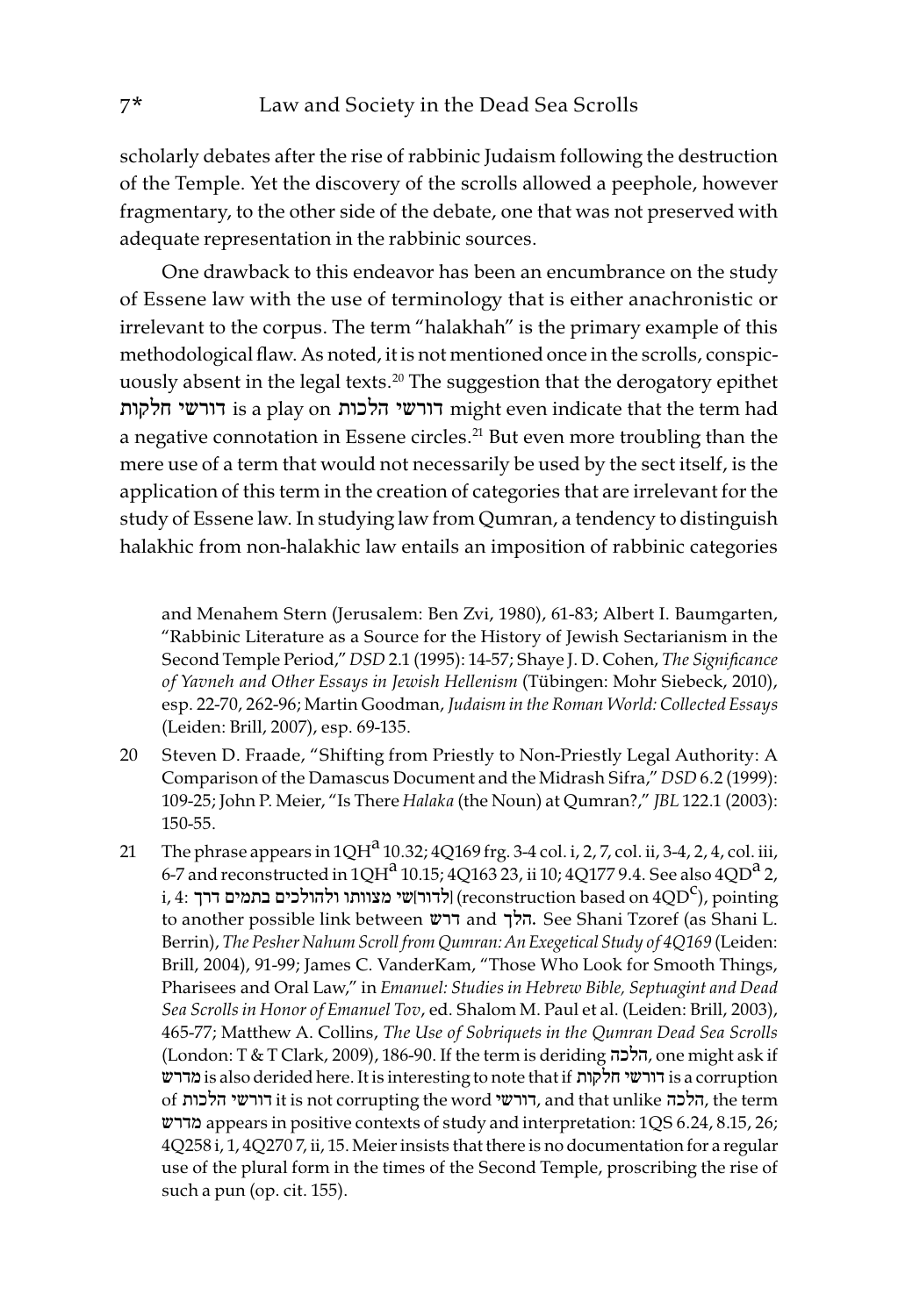that are indistinguishable through the language of the surviving texts. It is quite probable that the Essenes were aware that their law could be divided into various categories, including laws that were under debate with other contemporaneous factions and laws that were relevant only to the members of the sect. But one cannot deduce that these laws had different significances for the Essenes, no more than the fact that tannaitic law includes both laws that are exegesis and direct references to laws of the Pentateuch, and other laws that are not documented in Judaism prior to the Mishnah. The only reason that they are all considered "halakhah" is because rather than using the Pentateuch as the measure of delineation of rabbinic law, we address rabbinic law on its own terms, acknowledging its canonization.22 Similarly, I argue, any law found within the corpus of Essene law is law, regardless of the existence of rabbinic parallels or lack thereof.

As a final example of the lack of much-required caution when examining Essene law in light of rabbinic law, I will mention the application of the categories קולא and חומרא) leniency and stringency) to Essene law.23 Once more, these terms reflect a rabbinic concept, which is unattested in any of the legal texts of Qumran, nor provided as a consideration in lawmaking in any text. There is no evidence that these were relevant categories for the Essenes. While Regev and Noam allude to a clearly sectarian text (4Q171) that uses the cognate word קלות, it is significant that it is not a legal text per se, and that the context prohibits us from translating קלות as directly corresponding to the rabbinic notion of leniency.24 The sect may well have viewed its adversaries as too lenient, but that in itself is insufficient as proof that they viewed themselves as stringent,

- 22 For more on the concept of Jewish law in the Dead Sea Scrolls, see Lutz Doering, "Jewish Law in the Dead Sea Scrolls: Some Issues for Consideration," in The Hebrew Bible in Light of the Dead Sea Scrolls, ed. Nóra Dávid et al. (Göttingen: Vandenhoeck & Ruprecht, 2012), 449-62.
- 23 Eyal Regev, "Reconstructing Qumranic and Rabbinic Worldviews: Dynamic Holiness vs. Static Holiness," in Rabbinic Perspectives: Rabbinic Literature and the Dead Sea Scrolls, ed. Steven D. Fraade, Aharon Shemesh, and Ruth A. Clements (Leiden: Brill, 2006), 99; Vered Noam, "Stringency in Qumran: A Reassessment," JSJ 40.3 (2009): 342-55 [cf. Hebrew version in Meghillot 8-9 (2010): 211-26, and response by Paul Heger, "Stringency in Qumran?" JSJ 42.2 (2011): 188-217].
- 24 For my criticism in this study it is especially relevant that after surveying the various suggestions for translation, Regev, "Reconstructing Qumranic," 99, concludes with a preference for the "Mishnaic Hebrew connotation." Thus the argument becomes tautological: the interpretation of an Essene text relies on rabbinic sources, and as a result further connections between "Qumranic law" and rabbinic law are made.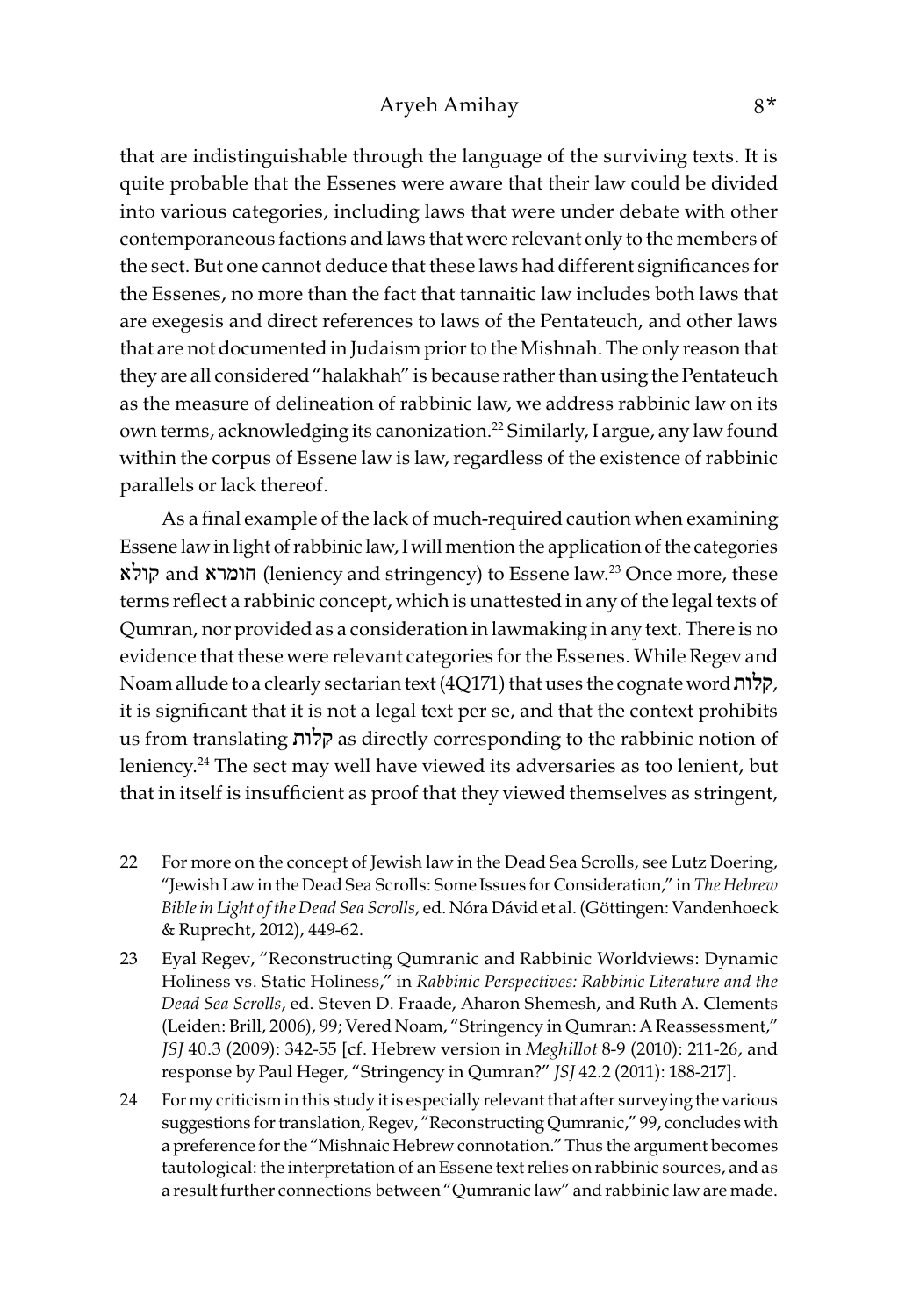or that they viewed stringency as an ideal. The fundamental approach reflected in Essene law would actually point in the other direction: they did not consider themselves strict, but rather as the correct interpreters and practitioners of divine law and divine will. There is no reason to assume that the sectarians viewed themselves as adding extra safeguards of stringency unrequired by God. The entire debate concerning stringency in Qumran encapsulates the imposition of irrelevant categories, imported from a separate and later corpus, thus obfuscating our understanding of Essene law on its own terms.

As a response to these hindrances, I offer an approach that is based on contemporary legal theory in an attempt to treat Essene law as a corpus of its own. Unsurprisingly, this choice is not without its own set of problems. First of all, my choice to examine Essene law through the prism of "Law and Society" requires a response to the necessity of the second element: is not all law engaged in society?

In his seminal work, The Authority of Law, Joseph Raz asserts quite plainly that law is a social system, because in "one obvious sense" it is in force in a certain community; and, in another way, because of its relation to the origin of the law, i.e., certain social institutions that legislate and enforce it:

The view of law as a social fact, as a method of organization and regulation of social life, stands or falls with the two theses mentioned. At its core lie the theses that (1) the existence of a legal system is a function of its social efficacy, and that (2) every law has a source. The obvious importance of the first thesis should not obscure the equal importance of the second.25

While law is a product of a social system that shapes it as much as it is shaped by it, it has nevertheless been treated as an entity of its own, both in scholarship and in the popular conceptualization of law. Roger Cotterrell explains this "apparent isolation" as a result of the intimidating nature of the law and its encounters with individuals, as well as a product of the professional autonomy sought by lawyers (understood here in the broadest sense of all those who make the law, including legislators and judges). $^{26}$ 

- 25 Joseph Raz, The Authority of Law: Essays on Law and Morality (Oxford: Clarendon Press, 1979), 151-52.
- 26 Roger Cotterrell, The Sociology of Law: An Introduction, 2<sup>nd</sup> ed. (London: Butterworths, 1992), 16-18. On the popular conception of law, see also Lawrence M. Friedman,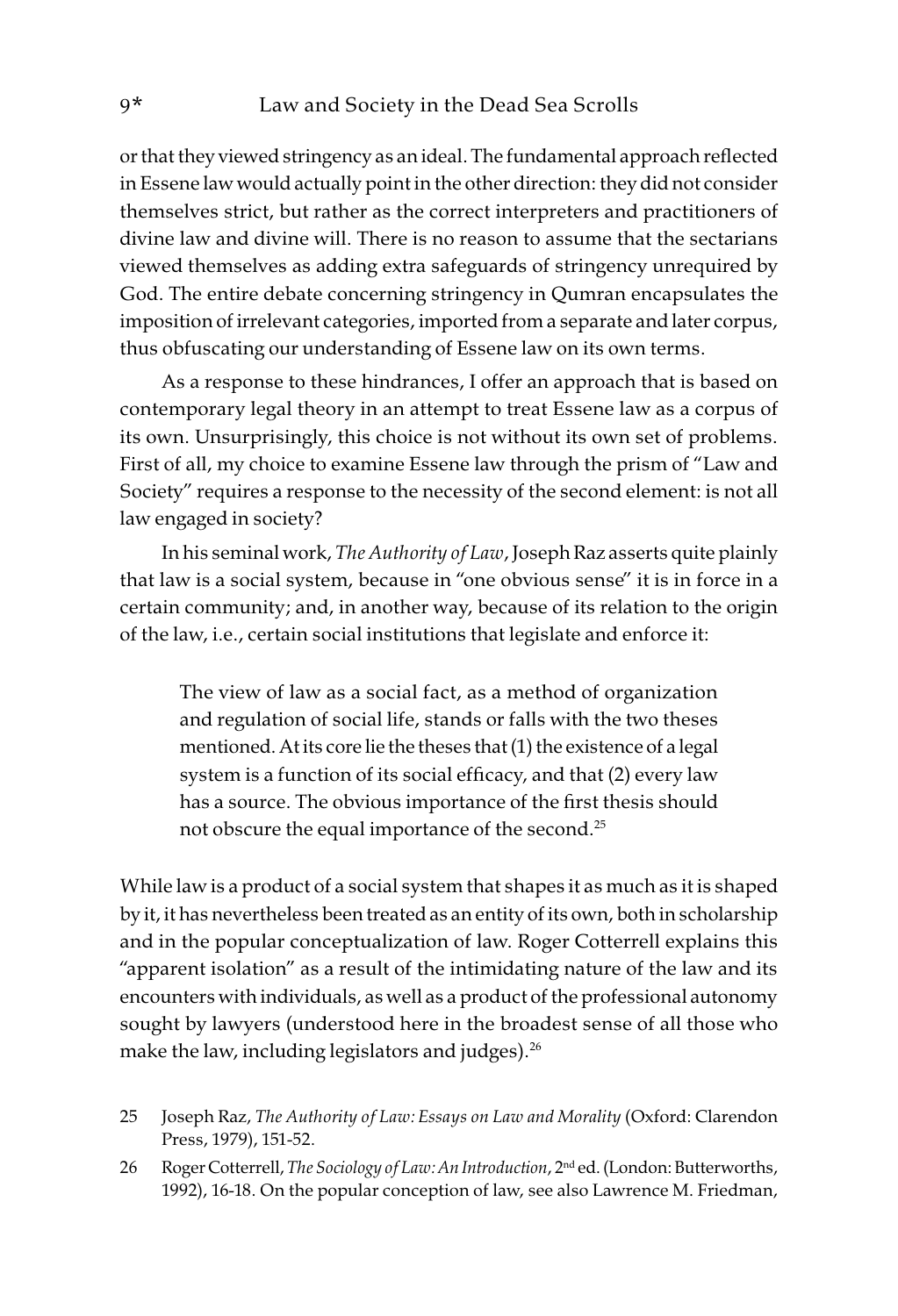Various trends of "Law and…" scholarship testify to sincere attempts to contest and breach this isolation, and likely also point to another cause for this isolation, at least in scholarship: the tendency toward categorization and firm disciplinary boundaries characteristic of modern scholarship. "Law and…" would then, in turn, be viewed as a scholarly byproduct of postmodern currents of interdisciplinarianism.

The pendulum has begun its swing back in the other direction, as demonstrated in a recent criticism against the various "Law and..." movements.<sup>27</sup> My article, with its betraying title, is admittedly part of an interdisciplinary trend, and even calls for more of it, as I advocate a stronger reliance on legal theory among those studying the legal texts of the Dead Sea Scrolls.

There is, however, one further important sense in which I seek to study "Law and Society" in the Dead Sea Scrolls, which is not part of the "Law and Society" movement in the general realm of the study of law: Cotterrell did not define his interest as "Law and Society," but rather the "Sociology of Law." As such, he insisted that the discipline requires empirical research and data that will inform the study of the "Living Law."<sup>28</sup> As this is impossible with Essene law, the title "Law and Society" seeks to underscore its interest in the "Living Law" of the Essenes, inasmuch as it is possible to unravel the living law and extract it from the remaining documents. It also reaffirms the evident political aspect of Essene law, since, contrary to the claims made in these texts, the law is not divine, nor is it a straightforward interpretation of the laws of the Torah. It is, ultimately, a social product.

In his Basic Concepts of Legal Thought, legal theorist George Fletcher begins his outline by describing the legal system, and then proceeds to describe its "Ultimate Values": Justice, Desert, Consent, and Equality.29 My discussion begins with Ultimate Values, partially because the full nature of the legal system of the Essenes remains unavailable, and partially because these values

"Law, Lawyers, and Popular Culture," Yale Law Journal 98.8 (1989): 1579-1606.

- 27 Shai Lavi, "Turning the Tables on 'Law and…': A Jurisprudential Inquiry into Contemporary Legal Theory," Cornell Law Review 96.4 (2011): 811-38 and many helpful references there.
- 28 Cotterrell, Sociology of Law, 28-43. See also his, "Living Law Revisited: Communitarianism and Sociology of Law," in Communitarianism in Law and Society, ed. Paul van Seters (Lanham: Rowman and Littlefield, 2006), 33-48.
- 29 George P. Fletcher, Basic Concepts of Legal Thought (Oxford: Oxford University Press, 1996), 11-135.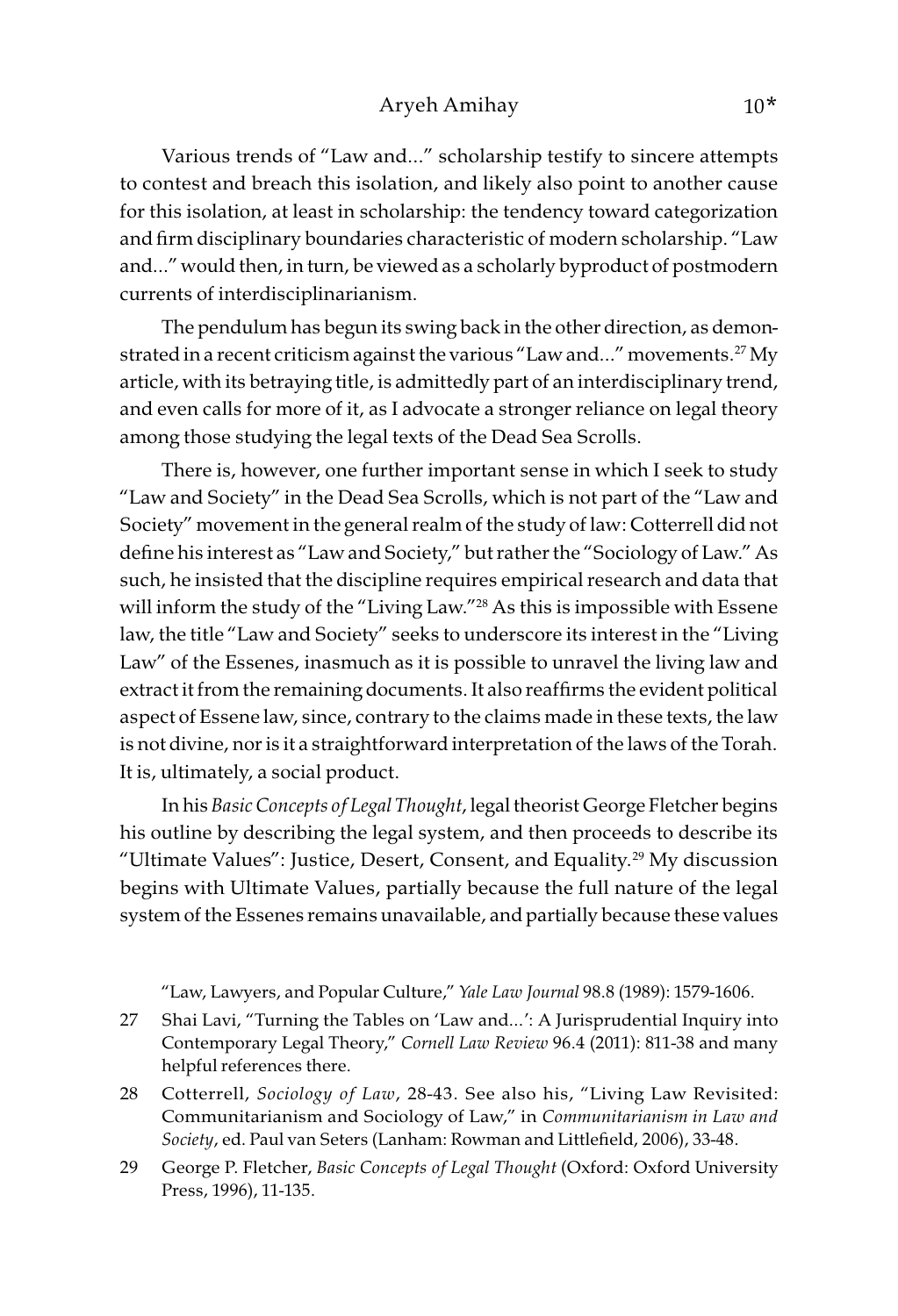serve as the foundation on which that system rests.<sup>30</sup> However, as is the case with all values, Essene values are founded on certain ontological beliefs that in this context are of a legal substance just as much as they are philosophical. To return to the values outlined by Fletcher, it is clear that their acceptance assumes certain ontological and historical beliefs. A rejection of the belief that all humans are created equal, for example, discredits the merit of upholding a legal system established on the value of equality. The following will describe the ontological and ethical beliefs presupposed by Essene law as their premises. After describing these basic tenets, which are Nature and Creation, Authority and Obligation, I will examine some specific cases in which these tenets inform actual laws that shape the community. These include laws of initiation, exclusion, social structure and offices, and, finally, social conduct within the sect. In some of these cases I will examine not only particular laws, but also the rhetoric of justification embedded in the law.

### 2. Premises of Essene Law

The premises of Essene law are not listed in an explicit manner. In order to reconstruct the worldview and presumptions that are assumed as given in the wording of the law, one must extrapolate them from various excerpts of rhetoric, admonition, and justification, as well as closely examine the laws themselves. The most significant contribution to this exploration lies in a series of articles

30 Conversely, Fletcher's choice of order recalls a standard method of inquiry by legal theorists, which discloses a degree of formalism even amongst its opponents: the outset requires a definition of law prior to the exploration of its purported pre-existing values. In addition to Raz's Authority of Law mentioned above, many other works in legal theory can be cited as following this mode of discussion, but suffice it to note the following classics: Hans Kelsen, Pure Theory of Law, trans. Max Knight (Berkeley: University of California Press, 1967); H. L. A. Hart, The Concept of Law (Oxford: Clarendon Press, 1961); and Ronald Dworkin, Law's Empire (Cambridge: Belknap Press of Harvard University Press, 1986). An interesting, if unsurprising, divergence from this tendency is seen in the structure of Lon L. Fuller's The Morality of Law (New Haven: Yale University Press, 1964), which begins with a definition of morality before proceeding to a definition of law.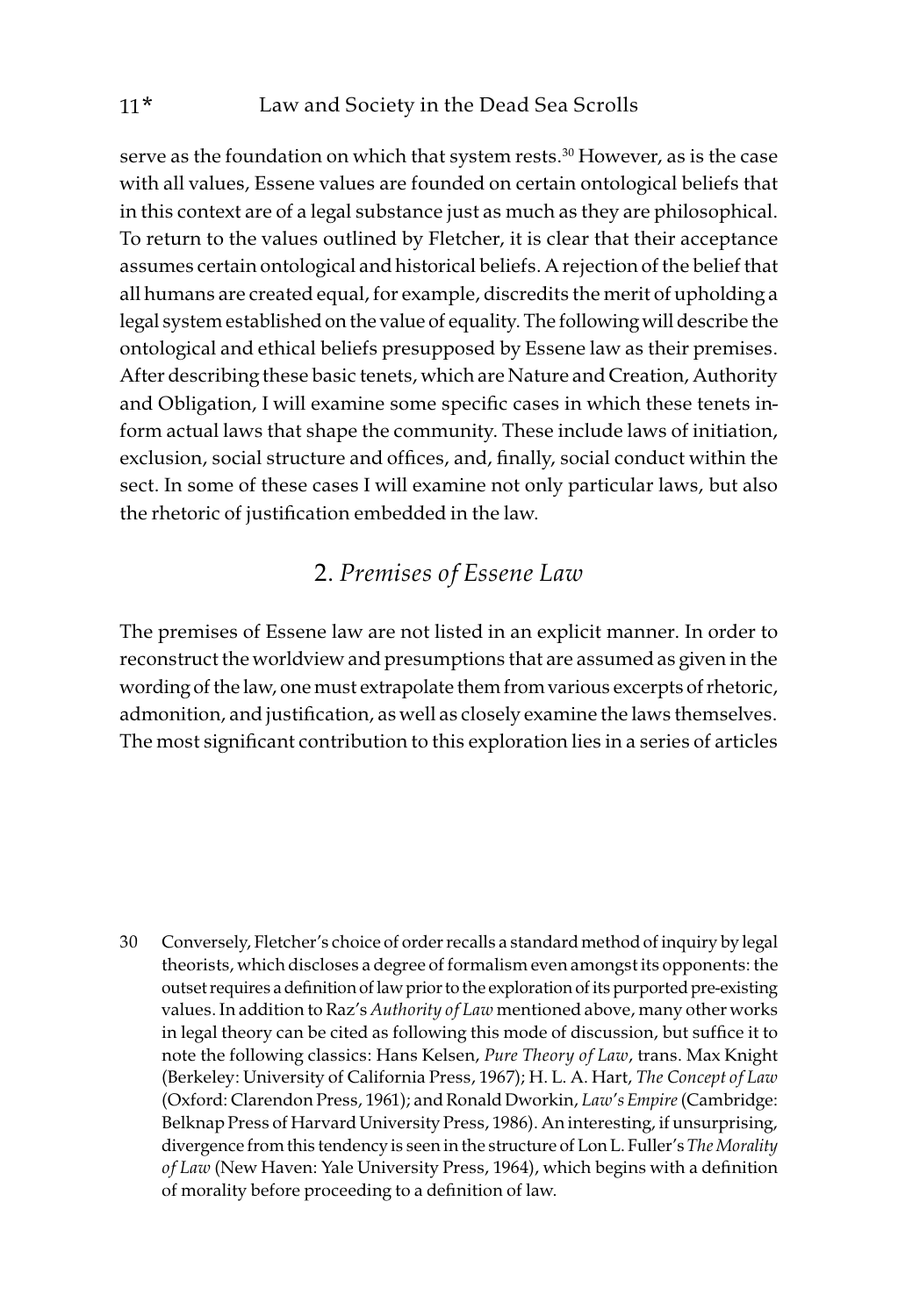#### Aryeh Amihay 12\*

by Daniel R. Schwartz,<sup>31</sup> who, following Yohanan Silman,<sup>32</sup> hypothesized the "realism/nominalism" paradigm, claiming that priestly Sadducean law was realist, while rabbinic Pharisaic law was nominalist. Various components of Schwartz's paradigm have been criticized by some and upheld by others, and the debate it has stirred continues to be a sign of its significance.<sup>33</sup>

For the purposes of this study, I am setting aside the points of criticism raised against Schwartz's paradigm, including the question of identification or relation of Sadducees to the Essenes (or to the "Qumranites," as those who do not wish to identify them with the Essenes might put it), the relation of the rabbis to the Pharisees, and the justification of labeling rabbinic law as essentially nominalist. Rather, I contend that through this series of articles, Schwartz has persuasively shown that Essene law has a deep strand of "realism," which I prefer to call henceforth as the Essene version of natural law, following Rubenstein.34 In one of Schwartz's more recent responses to his critics, he

- 31 Daniel R. Schwartz, "Law and Truth: On Qumran-Sadducean and Rabbinic Views of Law," in The Dead Sea Scrolls: Forty Years of Research, eds. Devorah Dimant and Uriel Rappaport (Leiden: Brill, 1992), 229-40; idem, "Between Sages and Priests in the Times of the Second Temple," Migvan de' ot ve-hashqafot be-tarbut Yisra' el 2 (1992): 63-79 (Hebrew); idem, "From Priests at Their Right to Christians at Their Left? On the Interpretation and Development of a Mishnaic Story (m. Rosh Hashanah 2:8-9)," Tarbiz 74.1 (2004): 21-41 (Hebrew); idem, "Arguments of Qal va-*ḥ*omer as Sadducean Realism," Masekhet 5 (2006): 145-56 (Hebrew); idem, "Yannai and Pella, Josephus and Circumcision," DSD 18.3 (2011): 339-59.
- 32 Yohanan Silman, "Halakhic Determinations of a Nominalistic and Realistic Nature: Legal and Philosophical Considerations," Diné Israel 12 (1984-1985): 249-66 (Hebrew).
- 33 Yaakov Elman, "Some Remarks on 4QMMT and the Rabbinic Tradition, or, When Is a Parallel Not a Parallel?" in Reading 4QMMT: New Perspectives on Qumran Law and History, ed. John I. Kampen and Moshe J. Bernstein (Atlanta: Scholars Press, 1996), 99-128; Jeffrey L. Rubenstein, "Nominalism and Realism in Qumranic and Rabbinic Law: A Reassessment," DSD 6.2 (1999): 157-83; Shemesh, Halakhah in the Making, 107-28; Martha Himmelfarb, "'Found Written in the Book of Moses': Priests in the Era of Torah," in Was 70 CE a Watershed in Jewish History? On Jews and Judaism Before and After the Destruction of the Second Temple, ed. Daniel R. Schwartz and Zeev Weiss (Leiden: Brill, 2012), 23-41.
- 34 Rubenstein, "Nominalism and Realism," 158-59. Christine Hayes has criticized Rubenstein for this and upheld Schwartz's terminology, claiming that "natural law" vs. "legal positivism" is a schism of legal theory, while Schwartz is pointing towards an ontological and epistemological stance. See Christine E. Hayes, "Legal Realism and the Fashioning of Sectarians in Jewish Antiquity," in Sects and Sectarianism in Jewish History, ed. Sacha Stern (Leiden: Brill, 2011), 119-46. I laud the question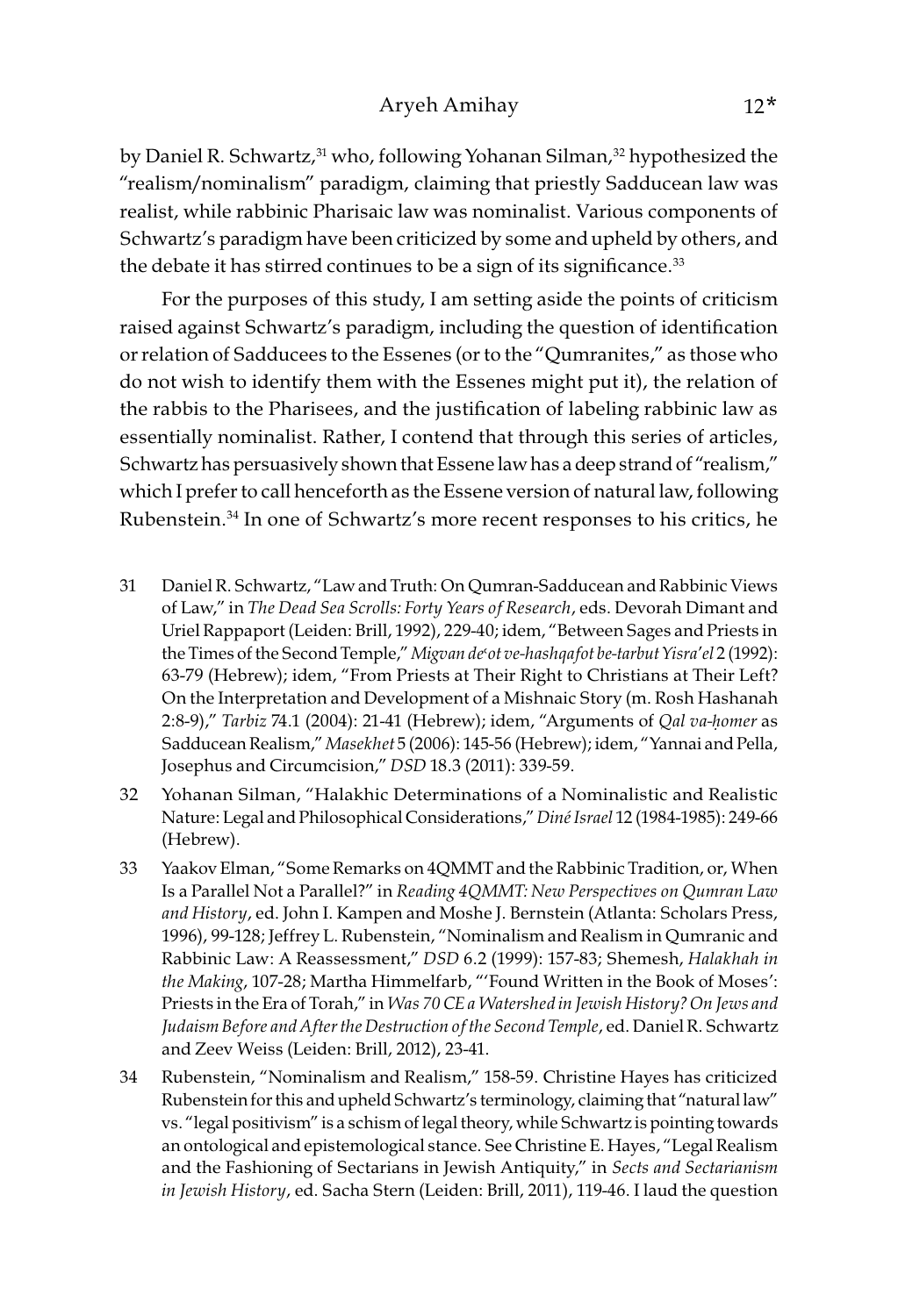has noted that despite the fact that some Essene laws seem to contradict his argument, they do not occur in points of contention. There is an important nuance here that needs to be emphasized: no legal system is an emblem of philosophical consistency. By their very nature, legal systems tend to be the result of compromises between various political forces, ideological motivations, and unpredicted circumstances, which in their summation constitute the law. The more elaborate a legal system becomes, the less consistent it is, and if we had Essene proceedings of jurisprudence<sup>35</sup> in addition to their documents of legislation, we indubitably would have been even more perplexed by the apparent contradictions between the written law and its application. Even the brief report by Josephus notes that the laws of excommunication are not observed in full, and are often reverted. The penal code in the Community Rule, however, does not give any clue that the legal practices were more lenient than its own decrees.

Following close readings of the texts of Essene law, I argue that the version of natural law reflected in these texts is comprised of the following: the law is divine in origin and everything else derives from this. The legislator is also the creator, and therefore laws concerning time or place reflect natural phenomena and attributes that the creator imbued in them. As a result, any transgression of the law entails a disruption of balance in the world, and causes a physical reality. Schwartz aptly likens this to drinking poison: whether or not a person is aware of consuming the poisonous substance, the results will be the same.<sup>36</sup> Similarly, the strict version of natural law by the Essenes extends beyond the views that law is pre-existing and that it is the duty of humans to reveal it, and actually conceptualizes law as strongly involved in the course of nature,

Hayes raises, namely the exact substance and content of the debate, but favor the legal terms precisely because my aim is to emphasize the legal nature of these texts. Hayes is correct in arguing that Schwartz is addressing the ontological and epistemological views reflected in these texts, but the ontological stances reflected in these texts appear only in a presupposed form in the context of lawmaking. The existence of such presuppositions underlying the text does not preclude the texts from the realm of law, and the scholarly framework used to analyze them should strive to restore them back to this context.

- 35 4Q477 is a faint trace of the rich jurisprudential reality at Qumran, with practically no records preserved. See Esther Eshel, "4Q477: The Rebukes by the Overseer," JJS 45.1 (1994): 111-22; Charlotte Hempel, "Who Rebukes in 4Q477?" RevQ 16.4 (1995): 655-56.
- 36 Schwartz, "Between Sages and Priests," 65-66.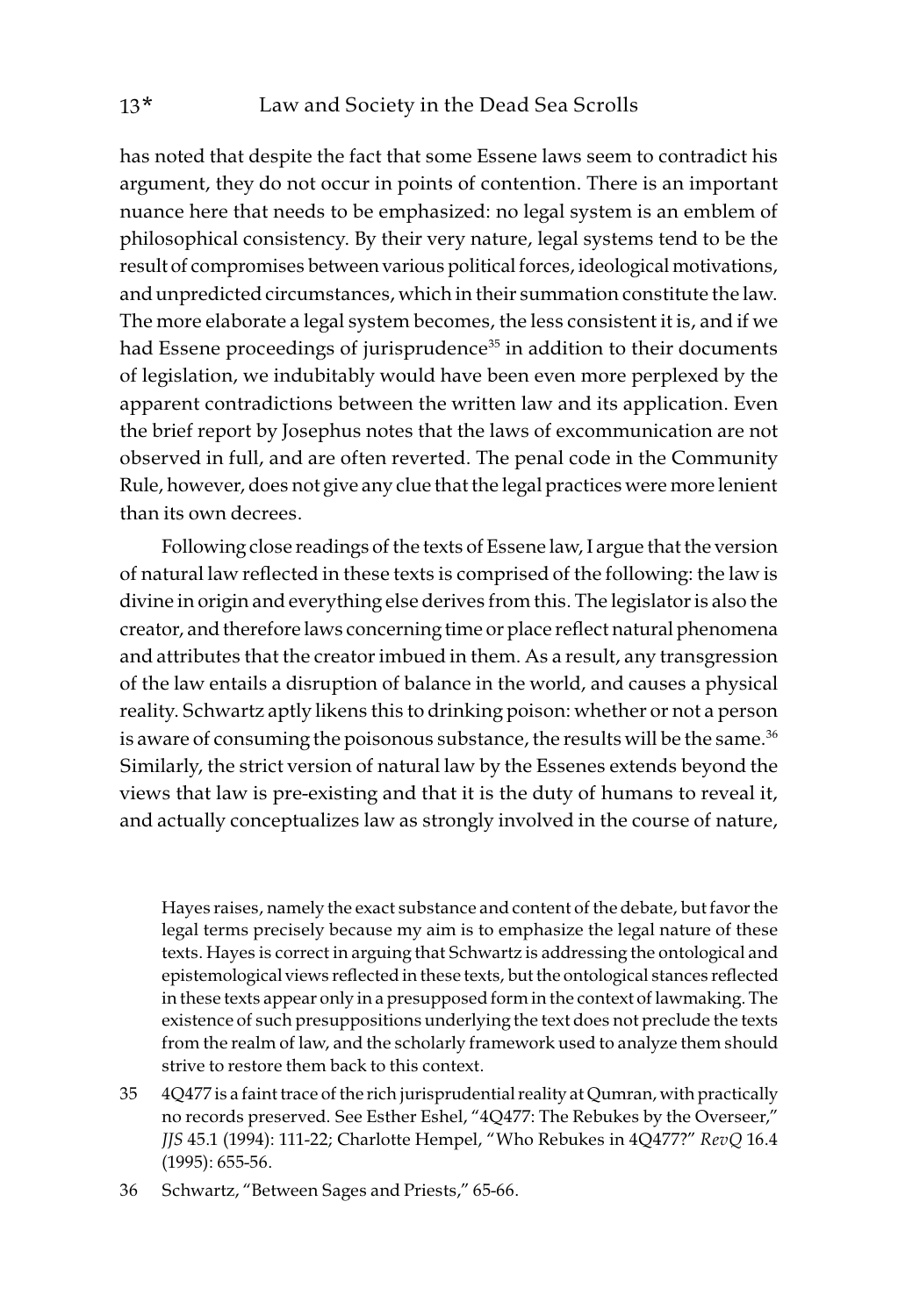concomitantly governing nature and dominated by it.<sup>37</sup> The prime example of the polemic over the calendar<sup>38</sup> demonstrates this: the seasons and the annual cycle of the sun are conceived as operating by a preordained law of the creator, and, in doing so, stipulate certain behavior and rituals to be followed in the same diligence and order in which the sun rises.<sup>39</sup>

This view of law places a tremendous significance on authority. The primary authority is that of the text, the biblical law that is allegedly followed to the letter. However, since many of the laws of the sect are either interpretations of biblical laws or entirely new inventions not founded on the Pentateuch at all, authority denotes also the power to those who are responsible for the correct interpretation, application, and enforcement of the law, namely, the leaders of the sect.<sup>40</sup>

- 37 Of course, it is precisely these foundations that make natural law a concept that permeates many aspects of Judaism, as can be seen in David Novak's Natural Law in Judaism (Cambridge: Cambridge University Press, 1998). The majority of the discussion extends beyond anything that would have been known to the Essenes, but see pp. 27-61 for the biblical background of the notion.
- 38 The definitive study of calendars in the Second Temple period is Jonathan Ben-Dov's Head of All Years: Astronomy and Calendars at Qumran in Their Ancient Context (Leiden: Brill, 2008). See also Ben-Dov's survey, together with Stéphane Saulnier, "Qumran Calendars: A Survey of Scholarship 1980-2007," Currents in Biblical Research 7.1 (2008): 124-68, as well as James C. VanderKam's introductory, Calendars in the Dead Sea Scrolls: Measuring Time (London and New York: Routledge, 1998). Shorter studies of significance include Shemaryahu Talmon, "The Calendar Reckoning of the Sect from the Judean Desert," in Aspects of the Dead Sea Scrolls, ed. Chaim Rabin and Yigael Yadin (Jerusalem: Magnes, 1958), 162-99; idem, "Calendar Controversy in Ancient Judaism: The Case of the 'Community of the Renewed Covenant'," in The Provo International Conference on the Dead Sea Scrolls, ed. Donald W. Parry and Eugene C. Ulrich (Leiden: Brill, 1999), 379-95; Menahem Kister, "Concerning the History of the Essenes," Tarbiz 56.1 (1986): 1-18 (Hebrew); Uwe Glessmer, "Explizite Aussagen über kalendarische Konflikte im Jubiläenbuch: Jub 6,22-32.33-38," in Studies in the Book of Jubilees, ed. Matthias Albani, Jörg Frey, and Armin Lange (Tübingen: Mohr Siebeck, 1997), 127-64; Liora Ravid, "The Book of Jubilees and Its Calendar – A Reexamination," DSD 10.3 (2003): 371-94; Robert A. Kugler, "Of Calendars, Community Rules, and Common Knowledge: Understanding 4QS<sup>e</sup>-4QOtot, with Help from Ritual Studies," in Rediscovering the Dead Sea Scrolls: An Assessment of Old and New Approaches and Methods, ed. Maxine L. Grossman (Grand Rapids, MI: Eerdmans, 2010), 215-28.
- 39 See 1QS 9.26-10.10.
- 40 Thus the law is effectively legislated by those with the authority to interpret previous laws, which ironically is quite a rabbinic notion, one that supposedly would have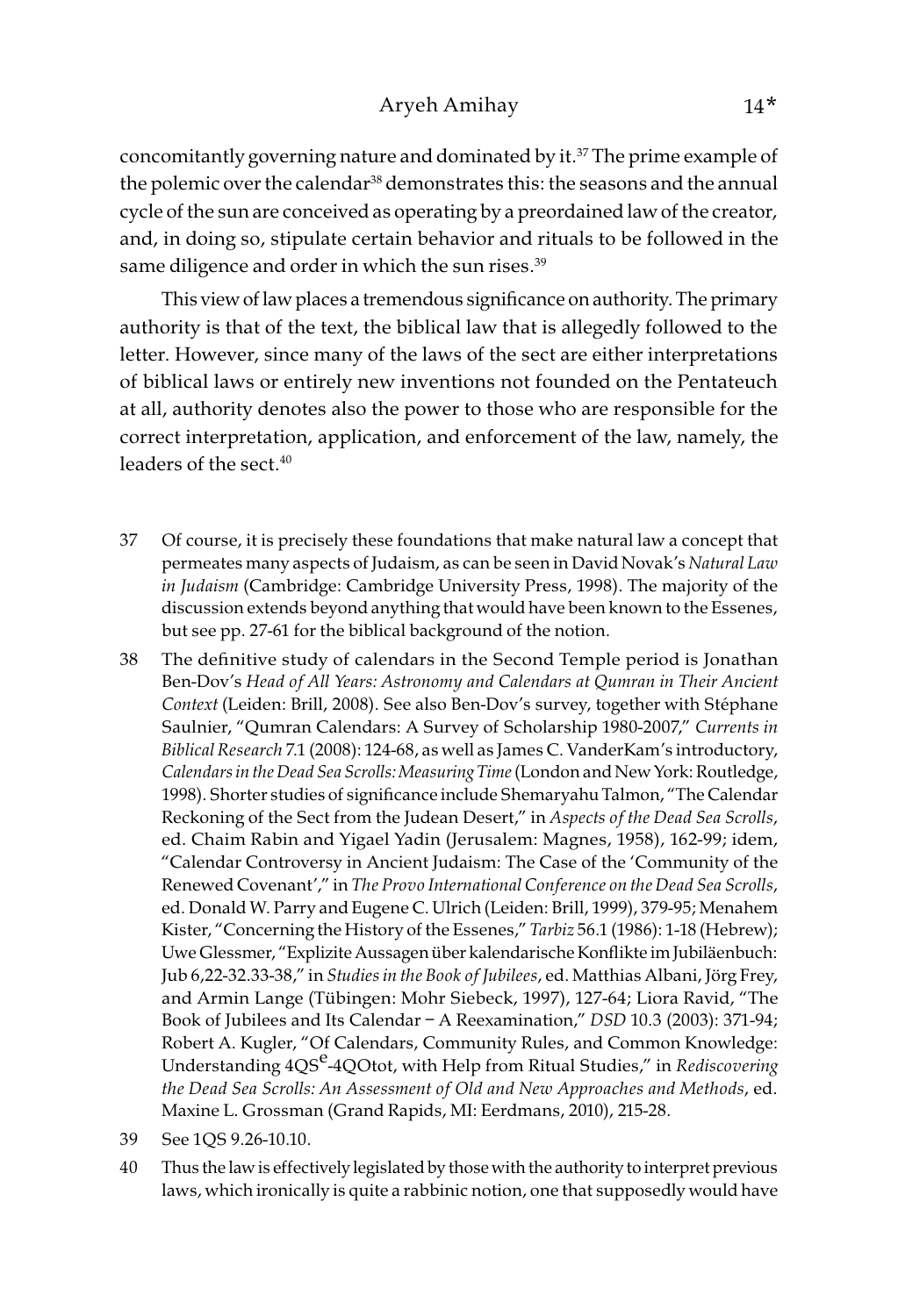The significance of authority implies a strong sense of obligation, expected of all members of the sect, towards the laws of God and those responsible for its interpretation. While this obligation is supposedly required as a premise of the law, I shall argue below that this is one of the elements fortified in the societal relations of the sect through the law, not only substantiating the law, but actually guarded by it, too.<sup>41</sup>

been anathema to the Essenes. On relations between interpretative authority and legislation, see Steven D. Fraade, "Interpretive Authority in the Studying Community at Qumran," JJS 44.1 (1993): 46-69; Charlotte Hempel, "Interpretative Authority in the Community Rule Tradition," DSD 10.1 (2003): 59-80; Hindy Najman, "The Law of Nature and the Authority of Mosaic Law," Studia Philonica Annual 11 (1999): 55-73; eadem, Past Renewals: Interpretative Authority, Renewed Revelation and the Quest for Perfection in Jewish Antiquity (Leiden: Brill, 2010); Abraham Sagi, "Models of Authority and the Duty of Obedience in Halakhic Literature," AJSR 20.1 (1995): 1-24; Azzan Yadin, "4QMMT, Rabbi Ishmael, and the Origins of Legal Midrash," DSD 10.1 (2003): 130-49. See also Suzanne Last Stone, "In Pursuit of the Counter-Text: The Turn to the Jewish Legal Model in Contemporary American Legal Theory," Harvard Law Review 106.4 (1993): 813-94. For further discussion on this notion in contemporary times, see Ronald Dworkin, "Law as Interpretation," Texas Law Review 60 (1982): 527-50; Robin West, Narrative, Authority, and Law (Ann Arbor: University of Michigan Press, 1993); Jane S. Schacter, "The Pursuit of 'Popular Intent': Interpretive Dilemmas in Direct Democracy," Yale Law Journal 105.1 (1995): 107-76; Antonin Scalia, A Matter of Interpretation: Federal Courts and the Law (Princeton: Princeton University Press, 1998); Aharon Barak, Purposive Interpretation in Law, trans. Sari Bashi (Princeton: Princeton University Press, 2005). The notion that the rabbis used interpretation to subvert the authority of the Hebrew Bible and claim more power to themselves is perhaps best represented in Moshe Halbertal's Interpretative Revolutions in the Making (Jerusalem: Magnes, 1997) (Hebrew), whereas Christine Hayes claims that the rabbis' rhetoric does not stand the test of their actual legislations. See Christine E. Hayes, "Authority and Anxiety in the Talmuds: From Legal Fiction to Legal Fact," in Jewish Religious Leadership. Image and Reality, ed. Jack Wertheimer (New York: Jewish Theological Seminary, 2004) 127-54; eadem, "Rabbinic Contestations of Authority," Cardozo Law Review 28.1 (2006): 123-41.

41 As is the case with other tenets of Essene law, there are parallels with subsequent Jewish law, despite the prevailing peculiarities of the Essenes. For the duty to obey the law in Judaism, see Robert Cover, "Obligation: A Jewish Jurisprudence of the Social Order," Journal of Law and Religion 5.1 (1987): 65-74; Arye Edrei, "On the Duty of Obedience in Halakhic Thought," Iyyunei Mishpat 24.2 (2001): 463-517; Harvey Shulman, "The Political and the Sacred: Political Obligation and the Book of Deuteronomy," Jewish Political Studies Review 3.3-4 (2010): 23-58; Shai Wozner, "On the Duty to Obey the Law in Halakhic Thought: Reflections on the Thesis of R. Shimon Shkop," Jewish Law Association Studies 20 (2010): 353-60.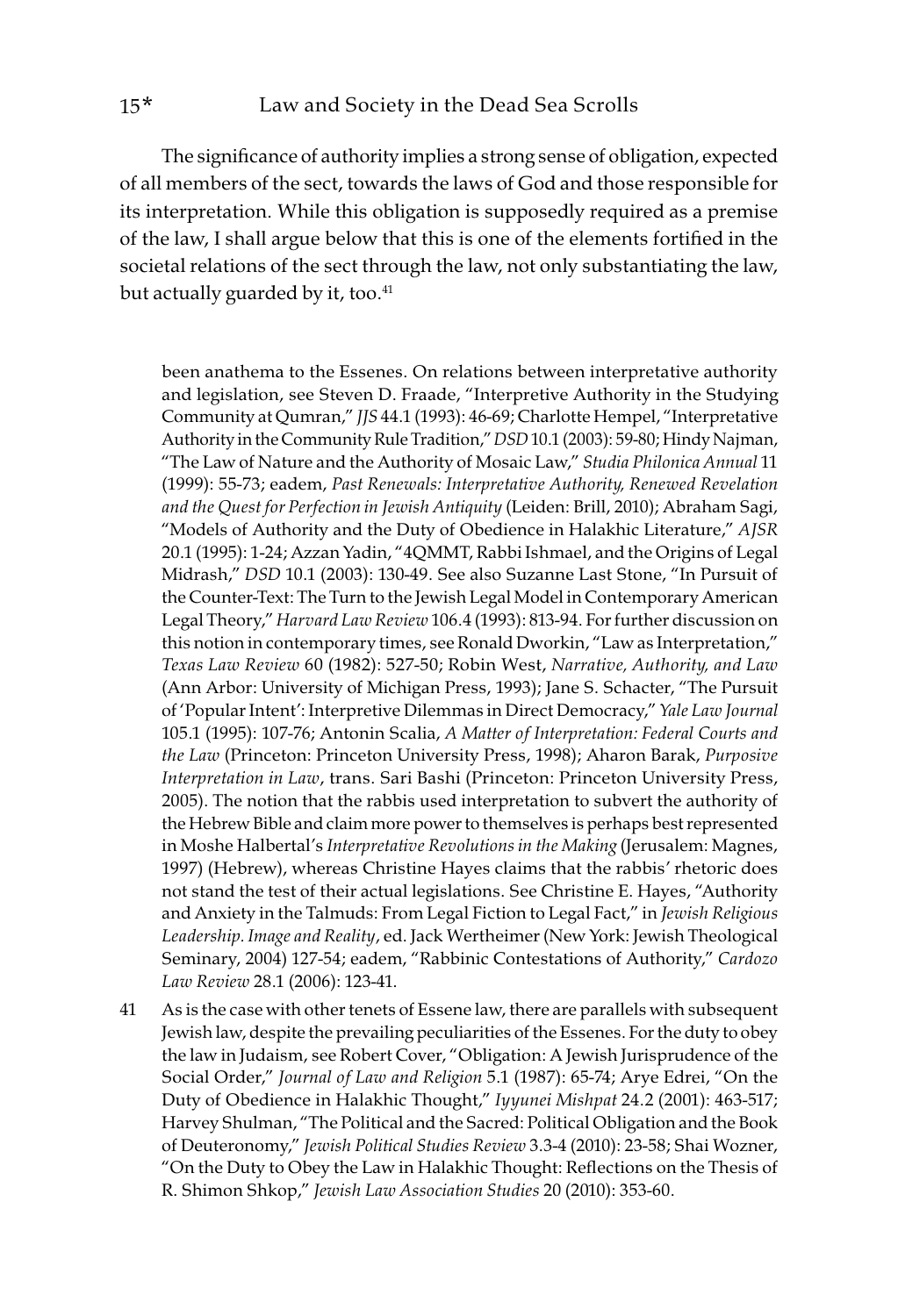Before concluding my overview of the premises of Essene law, I should note that these are not obvious components at all. Respect for the legal authorities is superficially reminiscent of law-obedience in modern, democratic societies. However, democracies rely on very different premises, primarily on the ideas of human rights, freedom, and equality, as stated above. Duty of obedience to officials granted with the authority of interpretation and legislation are merely necessary instruments devised to protect foundational values.<sup>42</sup> In Essene law we find no trace of ideas about human rights or freedom, and the idea of equality is explicitly contradicted through the notion of an ancestry-based hierarchy. In contemporary legal and ethical theory, obligation to the law is often dependent on the adequacy of the law to maintain and preserve those rights.43 This is not the case in Essene law where the law is conceived as the true manifestation of the will of God, part and parcel of the natural order. Authority and obligation are not political constructions devised to maintain social order, but rather naturally and divinely ordained requirements, necessary for the proper conduct of the universe and of history.

### 3. The Impossible Paradox of Voluntary Association and Fate

Having described my methodological approach to the study of Essene law, as well as the major foundations of this law, I now turn to explore the relations between law and society as reflected in these texts. This exploration is by no means comprehensive. I begin, in fact, by glossing over a very important aspect that has been treated sufficiently by others, primarily by Steven Fraade,<sup>44</sup> namely that the community itself is constituted through law, legislating an elaborate procedure of admission and culminating with a ceremonial rite of

- 42 Austin Sarat, ed., The Blackwell Companion to Law and Society (Oxford: Blackwell, 2004), 131-230. See also Debra Livingston, "Police Discretion and the Quality of Life in Public Places: Courts, Communities, and the New Policing," Columbia Law Review 97.3 (1997): 551-672.
- 43 E.g., Kent Greenawalt, Conflicts of Law and Morality (Oxford: Clarendon Press, 1987); Peter Singer, Democracy and Disobedience (Oxford: Clarendon Press, 1973); Marianne Constable, Just Silences: The Limits and Possibilities of Modern Law (Princeton: Princeton University Press, 2005).
- 44 Steven D. Fraade, "Rhetoric and Hermeneutics in Miqṣat Ma>a´se Ha-Torah (4QMMT): The Case of the Blessings and Curses," DSD 10.1 (2003): 150-61.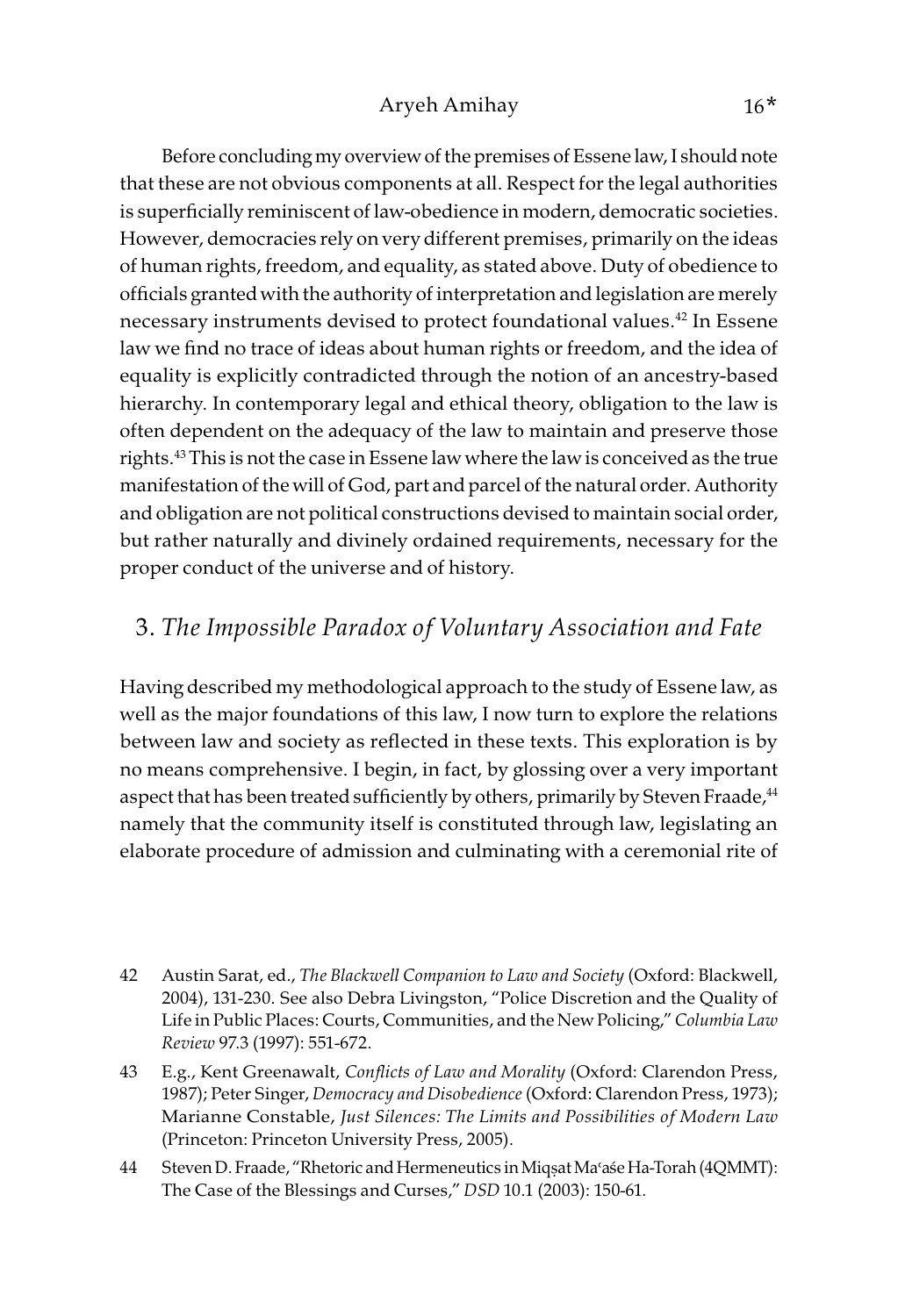passage and admission.45 Not all communities require an admission process, and this initial step profoundly expresses the decisive role law plays in the life of the sect, and the manifold ways in which it administrates and constructs societal relations.

It should also be clear, however, that the deterministic view of the sect<sup>46</sup> prevents us from viewing this initiation process as entirely voluntary. Those admitted to the sect have chosen to live righteously, but it is nevertheless understood that they do so because their fate has destined them to be among the Sons of Light.<sup>47</sup> The tension between choice and volition on the one hand and between fate and destiny on the other is evident in the recurring vocabulary and rhetoric of both these notions. An excerpt from column 1 of 1QS will serve as an example:

> b3 ולאהוב כול אשר בחר ולשנוא את כול אשר מאס לרחוק מכול רע ולדבוק בכול מעשי טוב ולעשות אמת וצדקה ומשפט בארצ ולוא ללכת עוד בשרירות לב אשמה ועיני זנות לעשות כול רע ולהבי את כול הנדבים לעשות חוקי אל בברית חסד להיחד בעצת אל ולהתהלכ לפניו תמים כול הנגלות למועדי תעודותם ולאהוב כול בני אור איש כגורלו בעצת אל ולשנוא כול בני חושך איש כאשמתו

- 45 1QS 1.1-2.18, cf. CD 15.5-16.2; Josephus, Jewish War 2.8.7. See on these texts Sarianna Metso, The Textual Development of the Qumran Community Rule (Leiden: Brill, 1997), 129-33; Charlotte Hempel, The Laws of the Damascus Document: Sources, Tradition, and Redaction (Leiden: Brill, 1998), 73-90.
- 46 See Jacob Licht, "An Analysis of the Treatise on the Two Spirits in DSD," in Aspects of the Dead Sea Scrolls, ed. Chaim Rabin and Yigael Yadin (Jerusalem: Magnes, 1958), 88-100; Philip S. Alexander, "Predestination and Free Will in the Theology of the Dead Sea Scrolls," in Divine and Human Agency in Paul and His Cultural Environment, ed. John M. G. Barclay and Simon Gathercole (London: T&T Clark, 2006), 27-49; Jonathan Klawans, "The Dead Sea Scrolls, the Essenes, and the Study of Religious Belief: Determinism and Freedom of Choice," in Rediscovering the Dead Sea Scrolls: An Assessment of Old and New Approaches and Methods, ed. Maxine L. Grossman (Grand Rapids, MI: Eerdmans, 2010), 264-83.
- 47 See further on this point by Markus Bockmuehl, "1QS and Salvation at Qumran," in Justification and Variegated Nomism. Vol. 1, The Complexities of Second Temple Judaism, ed. D.A. Carson, Peter T. O'Brien, and Mark A. Seifrid (Grand Rapids, MI: Baker, 2001), 381-414.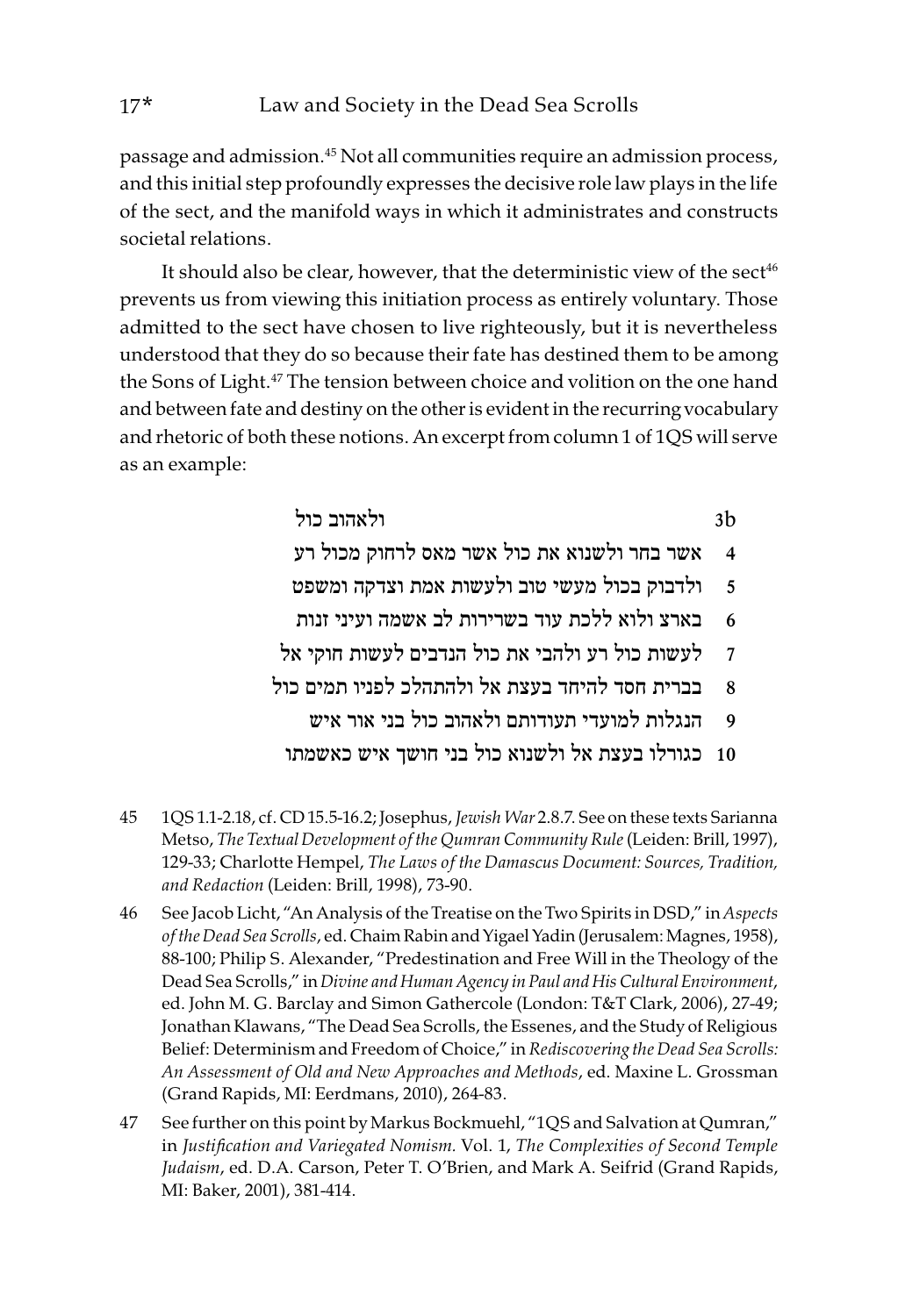3b and to love all

- 4 that he has chosen and to hate everything that he has rejected, and to stay away from all evil
- 5 and to cling to all deeds of goodness, and to do truth and righteousness and justice
- 6 on earth and to walk no longer in the stubbornness of the heart, in guilt, and in the eyes of harlotry
- 7 doing all that is evil, and to bring all those who willfully dedicate themselves to do the laws of El<sup>48</sup>
- 8 into a covenant of grace, to yaḥadize $49$  in the counsel of El, and to walk before him perfectly (in accordance with) all
- 9 the revealed (laws) of their appointed times, and to love all the Sons of Light, each one
- 10 according to his fate in the counsel of El, and to hate all the Sons of Darkness, each one according to his guilt

The voluntary choice to follow the laws (7) and join the Yaḥad (8) is further reflected in words of action ("to love" – 3; "to cling" – 5, "to walk" – 6, 8), emphasizing that man directs his own actions out of volition and choice. In the same brief passage, however, choice and election is explicitly and strongly associated with the decree of God concerning what is good and what is evil (4), in addition to language of "fate" (10) and "appointed" (9), diminishing for

- 48 "El" seems to be used in 1QS as a proper noun, possibly as a means of avoiding the Tetragrammaton. As such, it is inaccurate to translate it as "God," which commonly renders אלהים in biblical translations.
- 49 The awkward translation I offer here is intended to stress that the authors who decided to use יחד as a verb in the niphal were themselves playing on the name of the community, and it should therefore not be translated as merely "uniting" (Wise, Abegg and Cook, Dead Sea Scrolls, 139; cf. DSSSE 1:71, Collins, Beyond the Qumran Community, 71), "enrolling" (DSSSE 1:83), "joined" (Wise, Abegg and Cook, Dead Sea Scrolls, 127), "to make common cause" (Wise, Abegg and Cook, Dead Sea Scrolls, 133), or "coming together." In all three occurrences of this infinitive (1QS 1.8; 5.20; 9.6) it denotes the formation of the community. Thus, García Martínez and Tigchelaar aptly render it, "form a… community" for 1QS 9.6 (DSSSE 1:91). I accept this interpretation, but want to add to it the sense of a verbization of a proper noun, which was surely the way it sounded when read by a member of the Yaḥad. On the rhetorical use of יחד see Carol A. Newsom, The Self as Symbolic Space: Constructing Identity and Community at Qumran (Leiden: Brill, 2004), 184-85.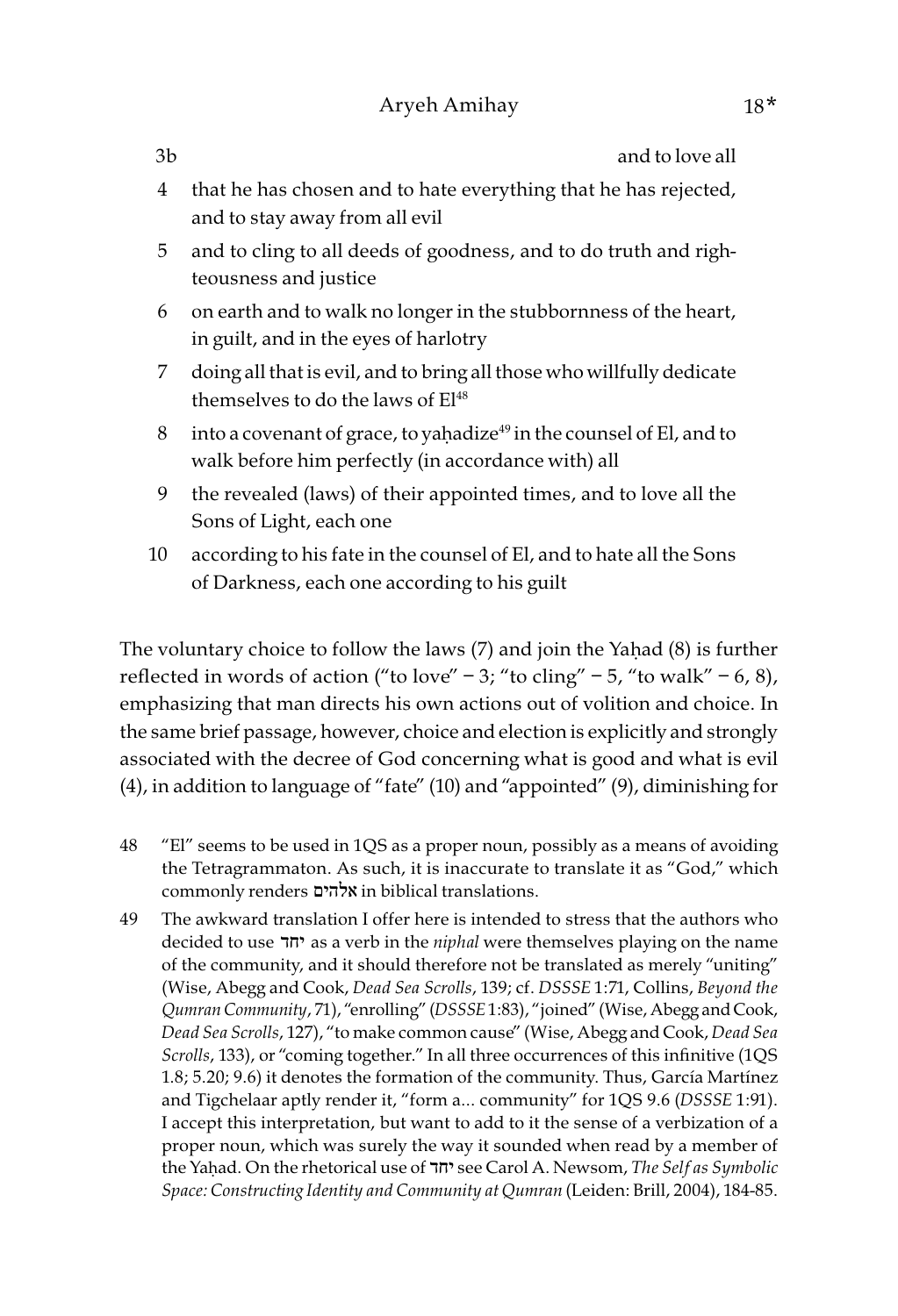all practical purposes the role of human volition. The similarities between the language here and the language in the Damascus Document<sup>50</sup> have long been noted,<sup>51</sup> and provide a further example to the shared ideas and the larger framework addressed in this study as "Essene law."

Another tension that arises is the tension between exclusion and inclusion. The sect simultaneously fashions itself as a select group of people, the Sons of Light, separate and better than the rest of the people. At the same time, they manifest not only their disdain for their compatriots, but also a sincere concern and an attempt to change their ways.<sup>52</sup> An illustrious example of this tension rests in the mere existence of 4QMMT, when read as copies of an originally authentic epistle.<sup>53</sup> While stressing their separateness,<sup>54</sup> the authors of 4QMMT nevertheless show true concern for the misconduct of the addressee,

- 50 CD A 2.14-18, partially preserved in  $4QD^a$  2 ii.
- 51 Sarianna Metso, "The Relationship between the Damascus Covenant and the Community Rule," in The Damascus Document: A Centennial of Discovery, ed. Joseph M. Baumgarten, Esther Glickler Chazon, and Avital Pinnick (Leiden: Brill, 2000), 85-93. However, as already noted, several scholars focus on the differences between these branches. In addition to aforementioned studies, see also Himmelfarb, A Kingdom of Priests: Ancestry and Merit in Ancient Judaism, 115-42.
- 52 For further discussion on this nuance from a different perspective, see Gudrun Holtz, "Inclusivism at Qumran," DSD 16.1 (2009): 22-54 and survey of previous bibliography there. See also Adiel Schremer, "Seclusion and Exclusion: The Rhetoric of Separation in Qumran and Tannaitic Literature," in Rabbinic Perspectives: Rabbinic Literature and the Dead Sea Scrolls, ed. Steven D. Fraade, Aharon Shemesh, and Ruth A. Clements (Leiden: Brill, 2006), 127-45.
- 53 This is disputed by many. For a survey of views, see Hanne von Weissenberg, 4QMMT: Reevaluating the Text, the Function, and the Meaning of the Epilogue (Leiden: Brill, 2009), 144-67. Grossman's response to Fraade's groundbreaking essay on the issue accentuates the multiple possible uses of the text and serves as an important point to keep in mind when considering the purpose of several copies archived in Qumran. See Steven D. Fraade, "To Whom It May Concern: 4QMMT and Its Addressee(s)," RevQ 19.4 (2000): 507-26 and Maxine L. Grossman, "Reading 4QMMT: Genre and History," RevQ 20.1 (2001): 3-22. However, that its initial purpose was as an epistle with a specific addressee in mind seems to me evident from its rhetoric, as well as the extant laws, which do not include any laws that would be of exclusive concern to the inner circle of the sect. See Menahem Kister, "Studies in 4QMiqsat Ma'ase Ha-Torah and Related Texts: Law, Theology, Language and Calendar," Tarbiz 68.3 (1999): 317-71 (Hebrew).
- 54 I am referring here to the famous proclamation: [שפרשנו מרוב העןם]  $\mathfrak{w}$  ("that we have separated ourselves from the multitudes of the people") in  $4QMMT<sup>d</sup>$  (4Q397) 14-21, 7 [Composite Text: MMT C, 7].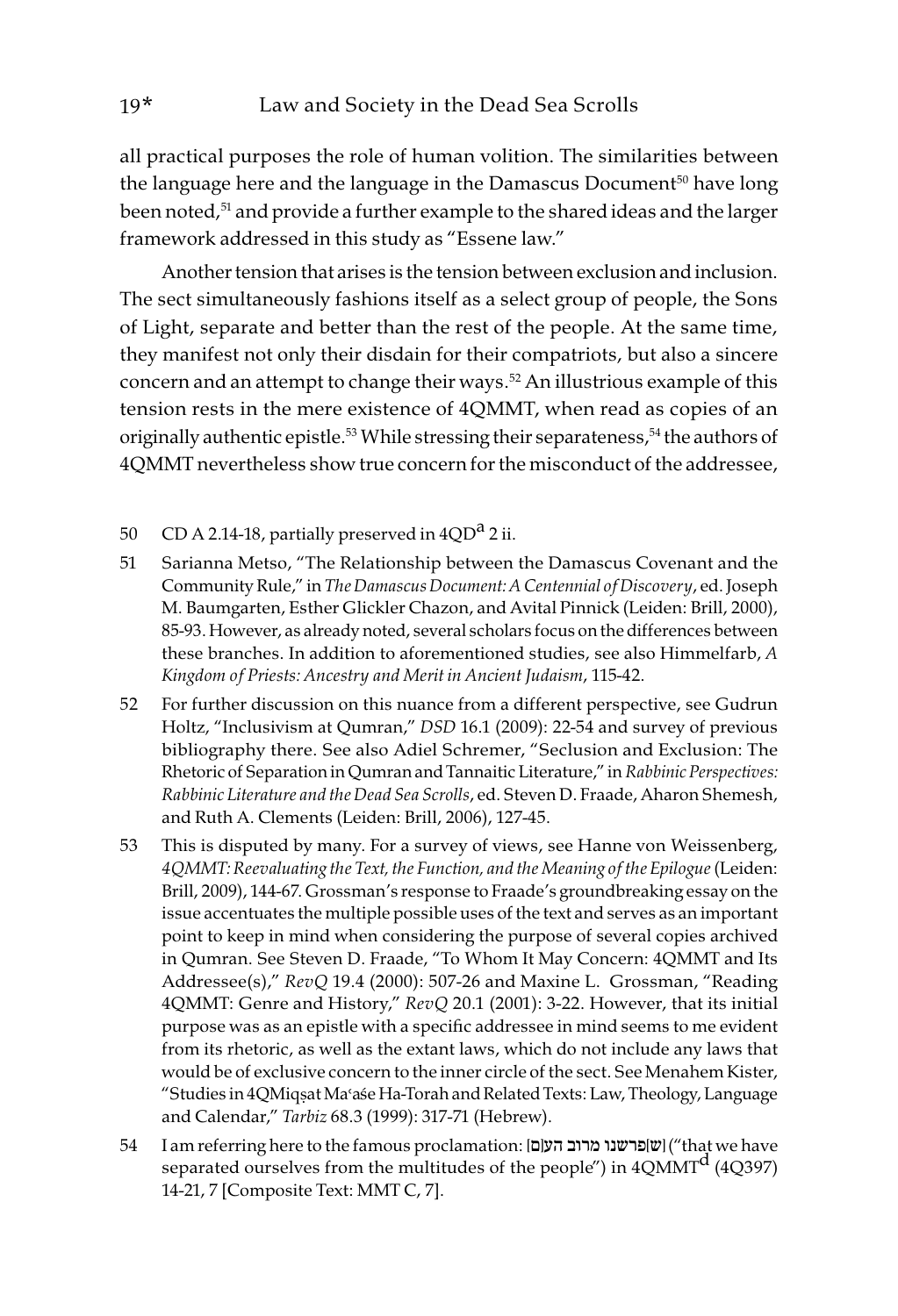#### Aryeh Amihay 20\*

and by implication disclose an assessment that they do believe there is hope for change. These tensions once again evoke the lack of consistency revealed when examining an ideology against the realities of its practiced life. It calls us to proceed with more caution when examining inconsistencies between the texts, and to consider not only the factual contradictions, but also the context and possible causes for these contradictions.

Some will argue that joining 4QMMT and 1QS into one discussion is a methodological flaw, especially since the historical circumstances and the social milieu in which and for which 4QMMT was authored are so disputed. I therefore reiterate that my methodological stance is to analyze these texts as "Essene law," recognizing that "Essene" denotes various factions operating over a considerable time period, and, therefore, differences and opposing views are not surprising. It is the shared elements that concern me. Both 4QMMT (Composite Text C, 76-80) and 1QS (9.5-7) express a clear distinction of hierarchy between priesthood and laity, which must be maintained as part of religious life and the socio-legal reality. Within 1QS the concerns would have been for the structure of the sect itself. But the concern extends beyond the conduct of the sect itself, reflecting precisely the tension I am addressing here, between exclusion and inclusion. The sect does not suffice with mandating hierarchical constructions for itself but is concerned with maintaining this hierarchy outside of its circles. Following the readings of 4QMMT by Fraade and Grossman, I note that the existence of several copies testify to a continuing interest in this text, even if it did belong to an earlier stage of the sect, as some have argued. Whether studied by novices or by all sectarians, their study inculcates a sense of responsibility for the temple in Jerusalem, even if the members have withdrawn from it. The existence of the texts, thus, reveals to us that a sincere concern for erring outsiders, as well as a scathing admonition to them, remained a vital element of this secluded sect.

This concern for hierarchical boundaries is markedly related to Schwartz's point concerning "realism," or to the Essene view of natural law. Hierarchies are a result of natural phenomena (such as age, gender, lineage) and thus are part of the natural order and movement of the world, preordained by God. The errors of the priests contaminate the temple and the holy city, and separating from the multitudes would have probably been viewed as insufficient for purposes of purification, and, ultimately, salvation.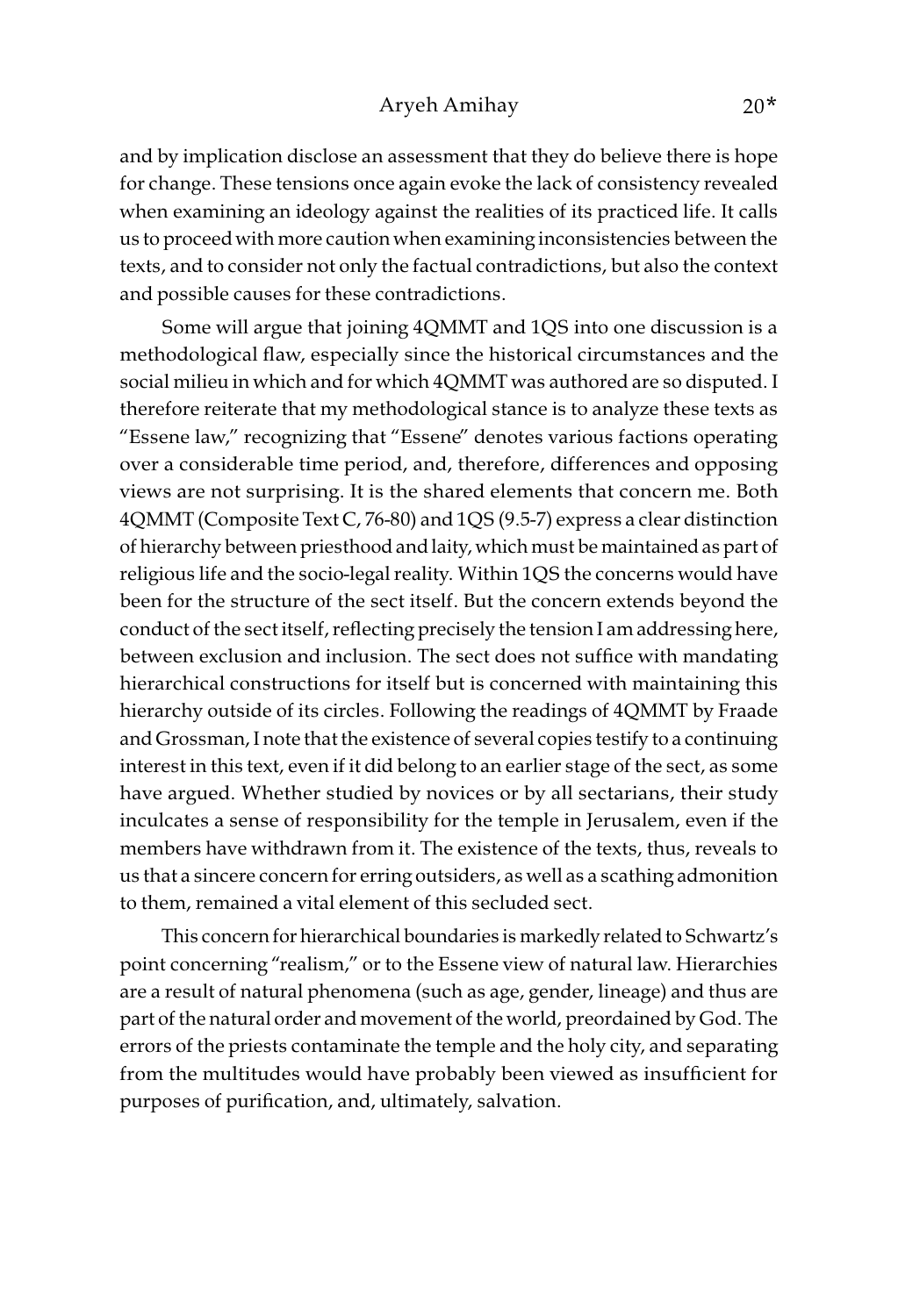## 4. Two Types of Exclusion

In addition to the sect's separation from the multitudes of the people and the inherent tensions in such an act of exclusion, there are also the exclusionary practices within the sect itself. Here we encounter two major types of exclusion: a fixed purity exclusion and a fluctuating punitive exclusion.<sup>55</sup> The first category reflects those who are permanently prohibited from partaking in the congregation. Such lists of prohibited individuals appear in the Damascus Document (CD 15.15-18; cf. 4QD<sup>a</sup> 8 i), the Rule of the Congregation (1QS<sup>a</sup>) 2.3-9), and the War Scroll (1QM 7.3-7). These three lists are once more an example for the usefulness of labeling these texts "Essene" and pointing to their shared tradition, worldview, and laws.<sup>56</sup> The differences between the lists are definitely important, as well as the separate circumstances they imagine. The eschatological war envisioned in the War Scroll requires laws of purity as if it were a ritual event, but nevertheless it is understood as ahistorical: it does not depict a past event, and its author, who quite certainly was familiar with the Damascus Document and the Community Rule (and plausibly other sectarian texts, such as the Hodayot), did not expect the war to be a recurring event of routine as those described in the Damascus Document and the Rule of Congregation. But it is precisely these differences that emphasize all the more the shared rationale provided in all three texts for the exclusion of deformed

- 55 I began by referring to these two types of exclusion as "static-purity" and "dynamicpunitive," but chose to substitute those adjectives in order to avoid confusion with Regev's distinction of static and dynamic holiness (in his "Reconstructing Qumranic and Rabbinic Worldviews: Dynamic Holiness vs. Static Holiness," as cited above, n. 23). Regev's distinction is another response to Schwartz's Realism/ Nominalism hypothesis, and, like Schwartz, he posits a distinction between the two that is founded on an ontological difference. For the "Qumranites," writes Regev, "Impurity is a virtual entity" (91), following the Priestly Code in the Pentateuch, whereas for the Pharisees and the rabbis, "the whole cultic system of priests-Temple-sacrifices…lacks an inner meaning" (103). The distinction I offer here between two types of exclusion is of a different nature, but in a way serves to reinforce Rubenstein's original criticism of Schwartz's hypothesis: differences exist not only between Essene law and rabbinic law, but even within each of those systems we can find contradictory approaches. A full appraisal of a legal system requires an acknowledgement of the diverse circumstances it seeks to regulate, and as a result, of its multivalent composition.
- 56 For comparison of the War Scroll and the Rule of Congregation, see Brian Schultz, Conquering the World: The War Scroll (1QM) Reconsidered (Leiden: Brill, 2009), 327-65.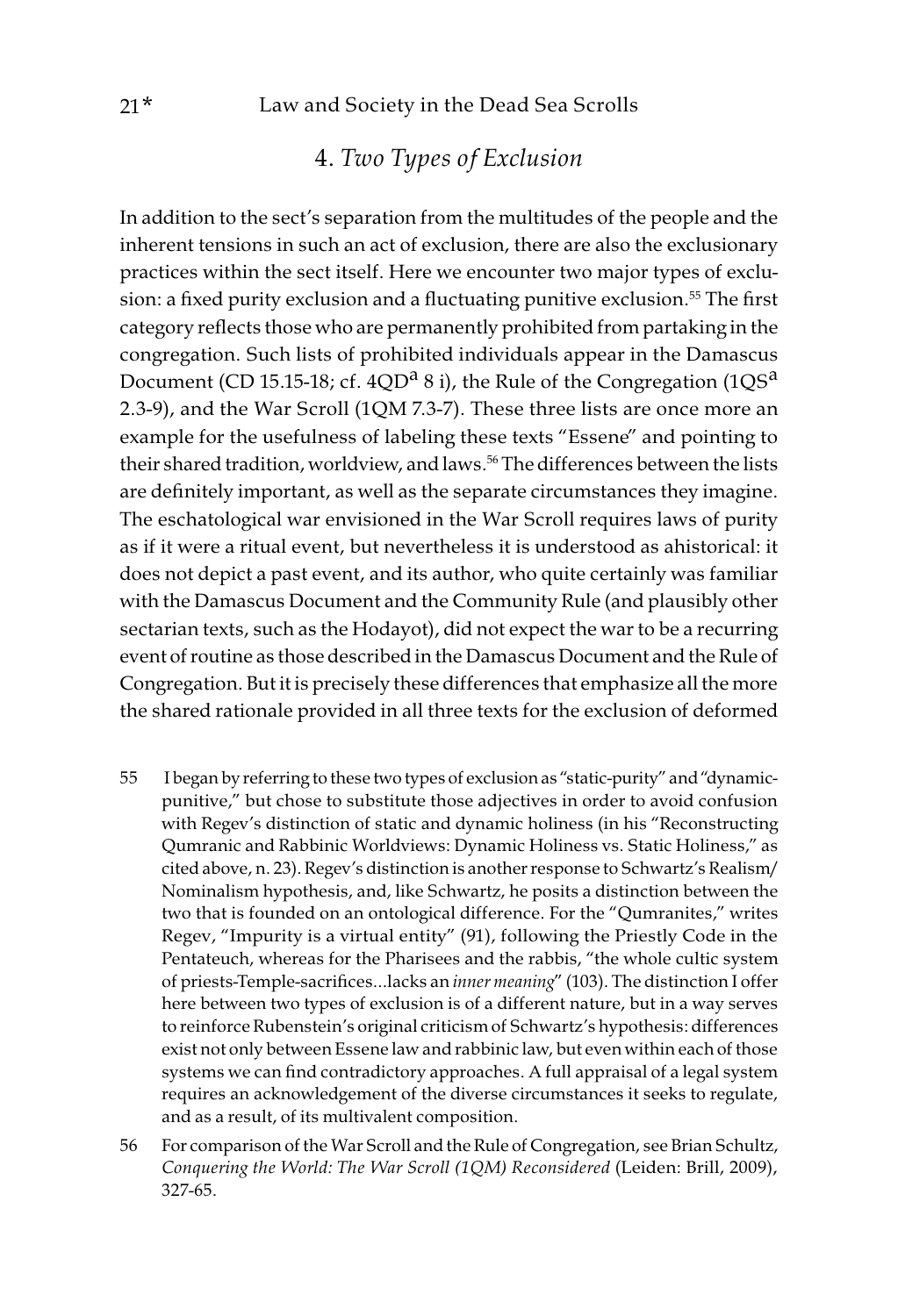#### Aryeh Amihay 22\*

people, as noted already by Shemesh,<sup>57</sup> Wassen,<sup>58</sup> and Dorman<sup>59</sup>: the presence of these deformed people would be offensive to the angels. Wassen suggests that in addition to concerns of purity, this practice also reflects a fear of evil forces, namely demons. The language in any of these texts does not allow us to equate impurity with sin, let alone evil, although it should be agreed that there is a correlation between the degree of concern for impurity in a certain group and the possibility of conflation between the dichotomy of pure\impure and the dichotomy of good\evil.

From a societal analysis perspective, two aspects of this exclusion should be noted: it is purity-based, which is the cause for its implementation, and it is fixed, which states the manner of its implementation. All people who manifest the listed deformations are excluded, with no possibility to appeal and with no change throughout the course of their lives. Their exclusion from the sect is not a matter on which the members of the sect can judge or change their minds, and it actually becomes one of the markers defining the sect as a societal construct. Regardless of their own justifications (namely, the presence of the angels), the Essene congregations are defined, among other things, as homogeneous communities that are not comprised of the full range of humans; they do not include mentally or physically deformed people.

Two exceptions to this statement are perhaps self-evident but should be noted for the sake of comprehensiveness: the child is, by nature, an exclusionary category that can change through life. It is fixed in the sense that so long as he is a child the prohibition applies. Second, deformations can occur through the course of life. One may be born seeing and become blind. This is the inverse case of the child: so long as the affliction has not occurred, the law does not apply to him. The moment it has, the law applies and remains fixed from that point on.

- 57 Aharon Shemesh, "The Holy Angels Are in Their Council: The Exclusion of Deformed Persons from Holy Places in Qumranic and Rabbinic Literature," DSD 4.2 (1997): 179-206.
- 58 Cecilia Wassen, "What Do Angels Have against the Blind and the Deaf? Rules of Exclusion in the Dead Sea Scrolls," in Common Judaism: Explorations in Second-Temple Judaism, ed. Wayne O. McCready and Adele Reinhartz (Minneapolis: Fortress Press, 2008), 115-29.
- 59 Johanna Dorman, The Blemished Body: Deformity and Disability in the Qumran Scrolls (Groningen: Rijksuniversiteit, 2007). Full text of this dissertation can be found online at http://irs.ub.rug.nl/ppn/303227966.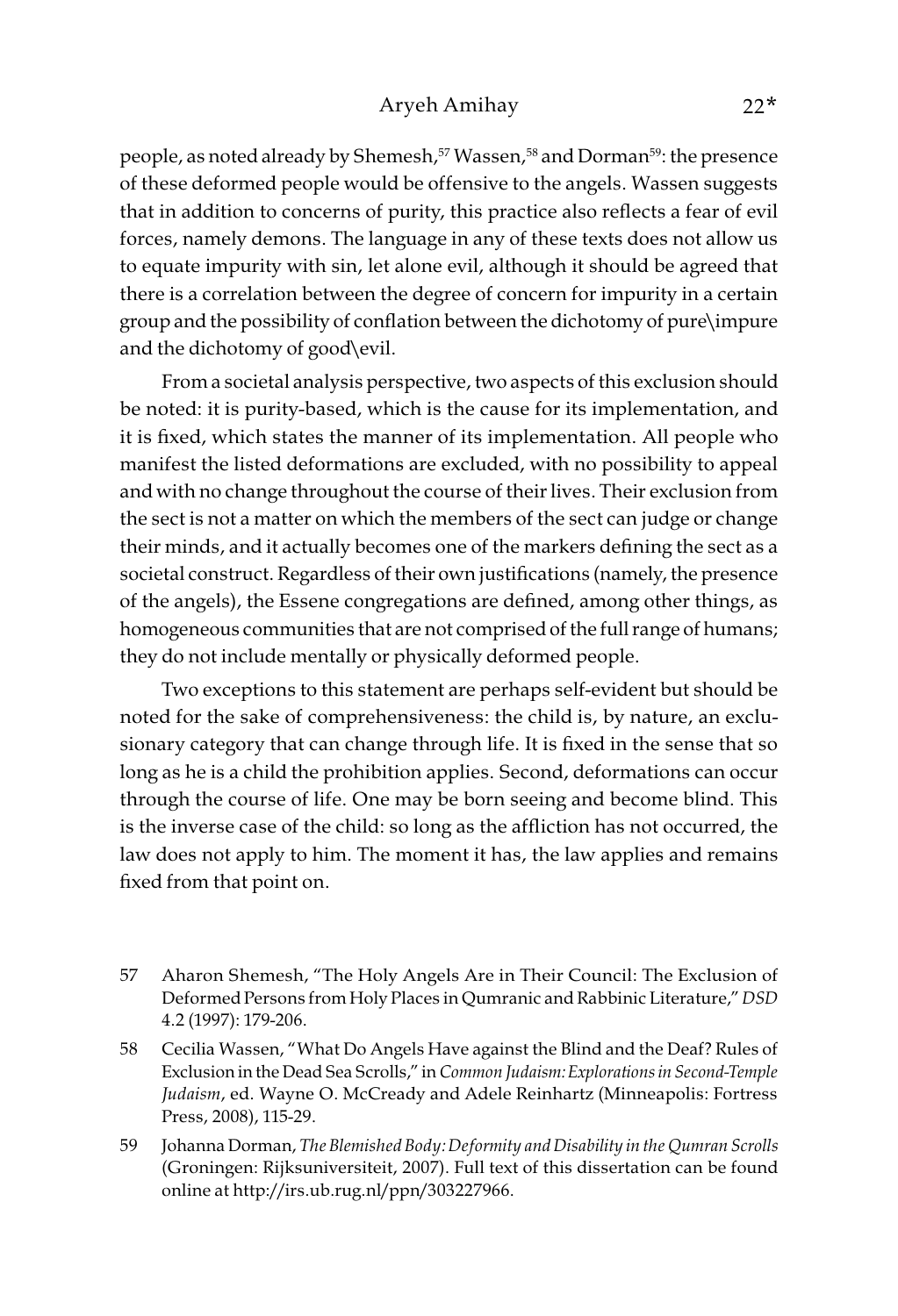### 23\* Law and Society in the Dead Sea Scrolls

Exclusion also serves as a disciplinary measure. The existence of such a punishment attests to the points stressed above: by transgressing, a member reveals himself to be of a separate group, namely under the dominion of Belial, and thus his fate cannot account among the Sons of Light. In practice, the community may well have been in a constant state of selection and evolution, while its rhetoric claimed to be a static condition ordained by God. Some would not have accepted this fate: Josephus tells us that upon expulsion, members would reach the verge of starvation, refusing to consume impurities of external people. At this point, the sect would accept "many of them" back on account of their sufferings [βάσανον] brought on by their transgressions [τοῖς ἁμαρτήμασιν αὐτῶν].60 Thus, the punitive exclusion is defined as fluctuating since it could be modified and retracted, and serves as another example for the disparity between the written law and the practiced law in real life. We correctly imagine that this would only be the case for the punitive type of exclusion, not for the fixed exclusion of the impure.<sup>61</sup>

The fluctuating nature of the punitive exclusion is apparent not only through Josephus' report of its being retracted, but already in the penal codes of CD 9-14 and 1QS 6-7 that list various punitive exclusions, ranging from the probation expulsion to the ultimate banishment or excommunication.<sup>62</sup> Various degrees and terms of exclusion are unimaginable for the purity exclusion, and demonstrate the complexity of defining the rationale, presuppositions, and purpose of exclusionary practices. On the one hand, these two separate types of exclusion correlate with the categories of sin and impurity, and thus may join to corroborate the view that sin was not conceptualized as producing

- 60 Josephus, Jewish War 2.8.8. Cf. Loeb edition: Josephus, The Jewish War. Books 1-2, trans. H. St. J. Thackeray (Cambridge: Harvard University Press, 1997), 376-79.
- 61 In addition to aforementioned studies by Shemesh, Wassen, and Dorman, see Hannah K. Harrington, "Keeping Outsiders Out: Impurity at Qumran," in Defining Identities: We, You, and the Other in the Dead Sea Scrolls. Proceedings of the Fifth Meeting of the IOQS in Groningen, ed. Florentino García Martínez and Mladen Popović (Leiden: Brill, 2007), 187-203.
- 62 On the penal codes see Schiffman, Sectarian Law in the Dead Sea Scrolls; Aharon Shemesh, Punishments and Sins (Jerusalem: Magnes, 2003) (Hebrew); idem, "The Scriptural Background of the Penal Code in the Rule of the Community and Damascus Document," DSD 15.2 (2008): 191-224; Hempel, Laws of the Damascus Document, 141-48.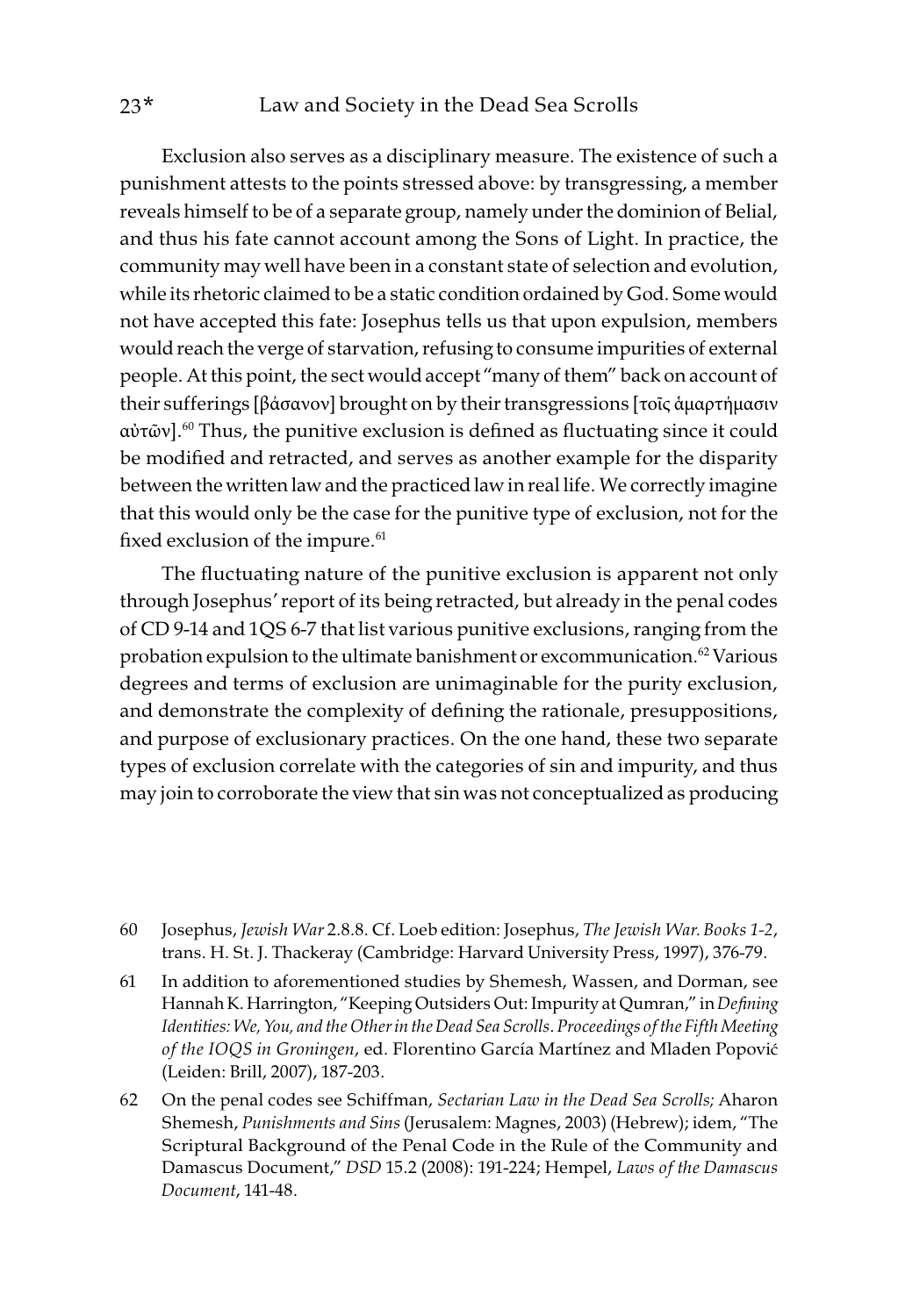impurity under Essene law.<sup>63</sup> However, if it is preposterous to imagine a suspended exclusion of someone with a sight problem who is not entirely blind, it is difficult to account for the choice to expel a member for a probationary period, when his transgression raises a doubt as to his identification as a Son of Light. Bringing the argument to the extreme, one can easily imagine how the mild transgressions should actually be those leading to immediate and permanent expulsions, since they prove a person to be a Son of Darkness professing himself to be a Son of Light, and thus a danger with a potential threat far graver than the blind or the deaf whose impurity is evident. Yet we know this is not the case: we know that the exclusion of the deformed is stricter than that of the transgressors, and we have a testimony that even after a permanent excommunication was decreed, it could be overturned. Reconciling a legal rationale with real-life practice of jurisprudence requires acknowledgement of a simple fact: only the enforceable law is enforced. The Essenes greeted deformed people with more strict exclusionary prohibitions than they offered to offenders from among their own because their detection was simpler, rendering enforcement more straightforward. Once a judiciary process began with evidence and counter-evidence presented and open to interpretation, law took on the form of life, with little being certain.

### 5. Community Structure and Officers

The interrelations of law and society are not restricted to the boundaries of that society through the acts of law. The society is regulated through laws, and the rules for enforcing those laws and assigning roles and authority are themselves products of legislative activity. While the Essenes conceived of the law as divine in origin and not by inspiration alone, the legacy of the Torah left a tension as to the origin of appointing officers for the practice of jurisprudence. Exod 18:13-27 famously recounts how Moses delegated his jurisprudential roles to chiefs of thousands, hundreds, fifties, and tens following the advice of his Midianite father-in-law. Num 11:14-17 suggests that God initiates the delegation of authority from Moses to seventy elders and overseers (שטרים) in response to a complaint from Moses. In either case, the establishment of legal institutions based on hierarchy and merit is said to date back to the times of Moses. The precise roles of the elders, which appear to pre-exist this

<sup>63</sup> Martha Himmelfarb, "Impurity and Sin in 4QD, 1QS, and 4Q512," DSD 8.1 (2001): 9-37.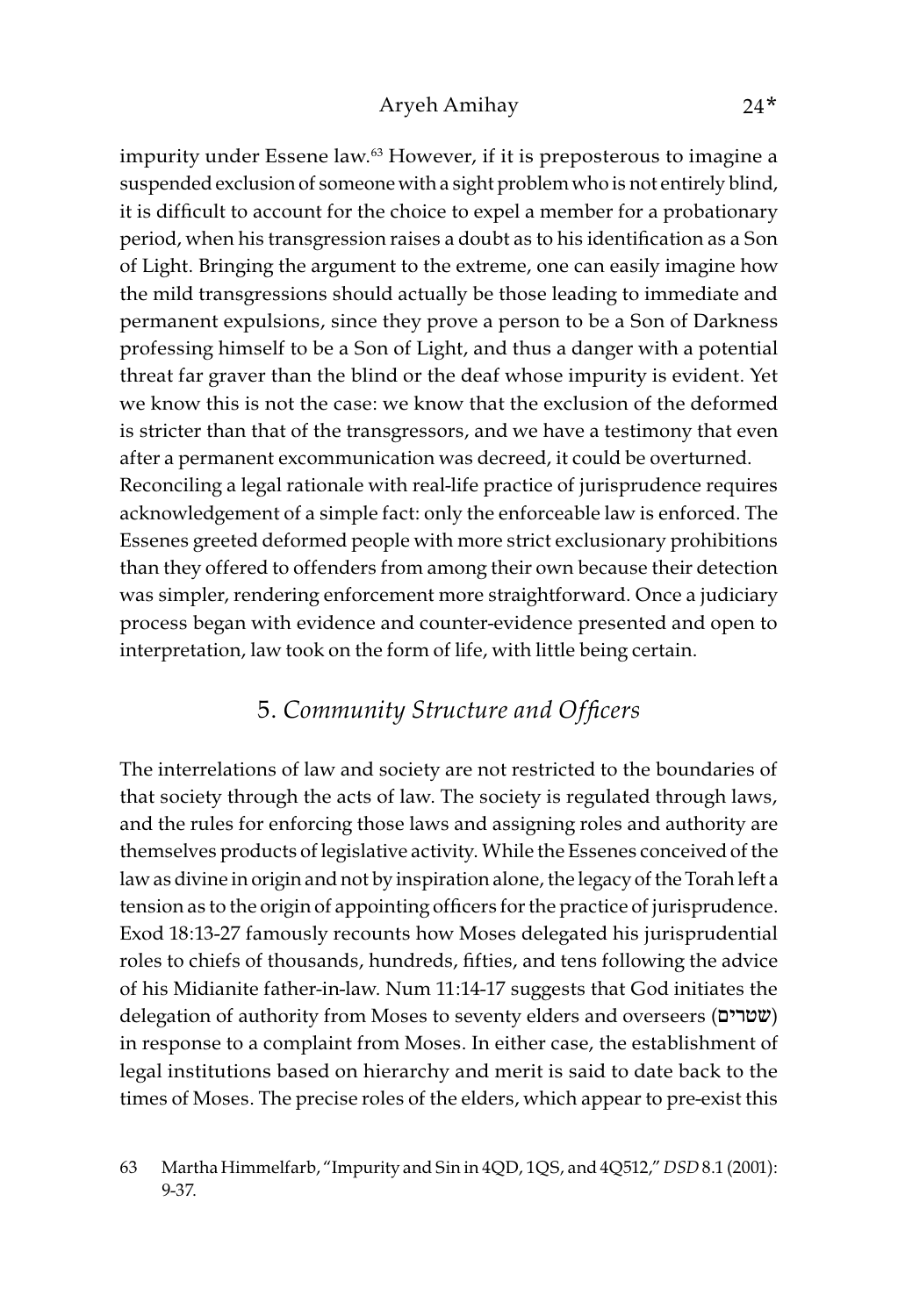establishment, is not made explicit and while it clearly concerns legal matters, it comprises a variety of duties.<sup>64</sup>

Similarly, the Essenes do not explicitly claim their social structures to be divinely sanctioned,<sup>65</sup> although they do claim to have access to knowledge of divine origin.<sup>66</sup> The structure of the sect is regulated through law on two levels: first, communities are divided into tiers based on ritual roles, singling out the priests, descent (reflected in terms such as the sons of Zadok, the sons of Aaron, and the sons of Israel), and age, exemplified in the priority of elders. In addition to this hierarchy of the community as a whole, the laws assign specific

- 64 For further study of the elders, see Hanoch Reviv, The Elders in Ancient Israel: A Study of a Biblical Institution, trans. Lucy Plitmann (Jerusalem: Magnes, 1989); Timothy M. Willis, The Elders of the City: A Study of the Elders-Laws in Deuteronomy (Atlanta: Society of Biblical Literature, 2001); Michael Walzer, In God's Shadow: Politics in the Hebrew Bible (New Haven: Yale University Press, 2012), 185-98.
- 65 In a personal exchange, Alex Jassen drew my attention to the fact that "1QS 2:21-22 reuses language from Ex. 18:21, 25; Deut. 1:15, thus implicitly linking its communal hierarchy to the system established by Moses" (personal communication, August 29, 2012). I wholeheartedly accept this point that draws on a significant attribute of Second Temple Literature, namely establishing authority through allusion to scripture. In relation to this tendency in 1QS, see Sarianna Metso, "The Use of Old Testament Quotations in the Qumran Community Rule," in Qumran between the Old and New Testaments, ed. Fredrick H. Cryer and Thomas L. Thompson (Sheffield: Sheffield Academic Press, 1998), 217-31; Aharon Shemesh, "The Scriptural Background of the Penal Code in the Rule of the Community and Damascus Document," DSD 15.2 (2008): 191-224; Bilhah Nitzan, "The Decalogue Pattern in the Qumran Rule of the Community," in Qumran Cave 1 Revisited: Texts from Cave 1 Sixty Years After Their Discovery, ed. Daniel K. Falk et al. (Leiden: Brill, 2010), 57-75. For more general comments see n. 41, and Michael Fishbane, "Use, Authority and Interpretation of Mikra at Qumran," in Mikra: Text, Translation, Reading and Interpretation of the Bible in Ancient Judaism and Early Christianity, ed. Martin Jan Mulder (Assen: Van Gorcum, 1988), 339-77; Judith H. Newman, Praying by the Book: The Scripturalization of Prayer in Second Temple Judaism (Atlanta: Scholars Press, 1999); Sidnie White Crawford, Rewriting Scripture in Second Temple Times (Grand Rapids, MI: Eerdmans, 2008).
- 66 The prime example being 1QpHab 7.3-5 and its commentary on Hab 2:2 as referring to secrets entrusted to the Teacher of Righteousness. See Loren T. Stuckenbruck, "The Legacy of the Teacher of Righteousness in the Dead Sea Scrolls," in New Perspectives on Old Texts, ed. Esther G. Chazon, Betsy Halpern-Amaru, and Ruth Clements (Leiden: Brill, 2010), 23-49. For "knowledge" in the context of Second Temple literature, see Alexander P. Jassen, Mediating the Divine: Prophecy and Revelation in the Dead Sea Scrolls and Second Temple Judaism (Leiden: Brill, 2007), 241-78.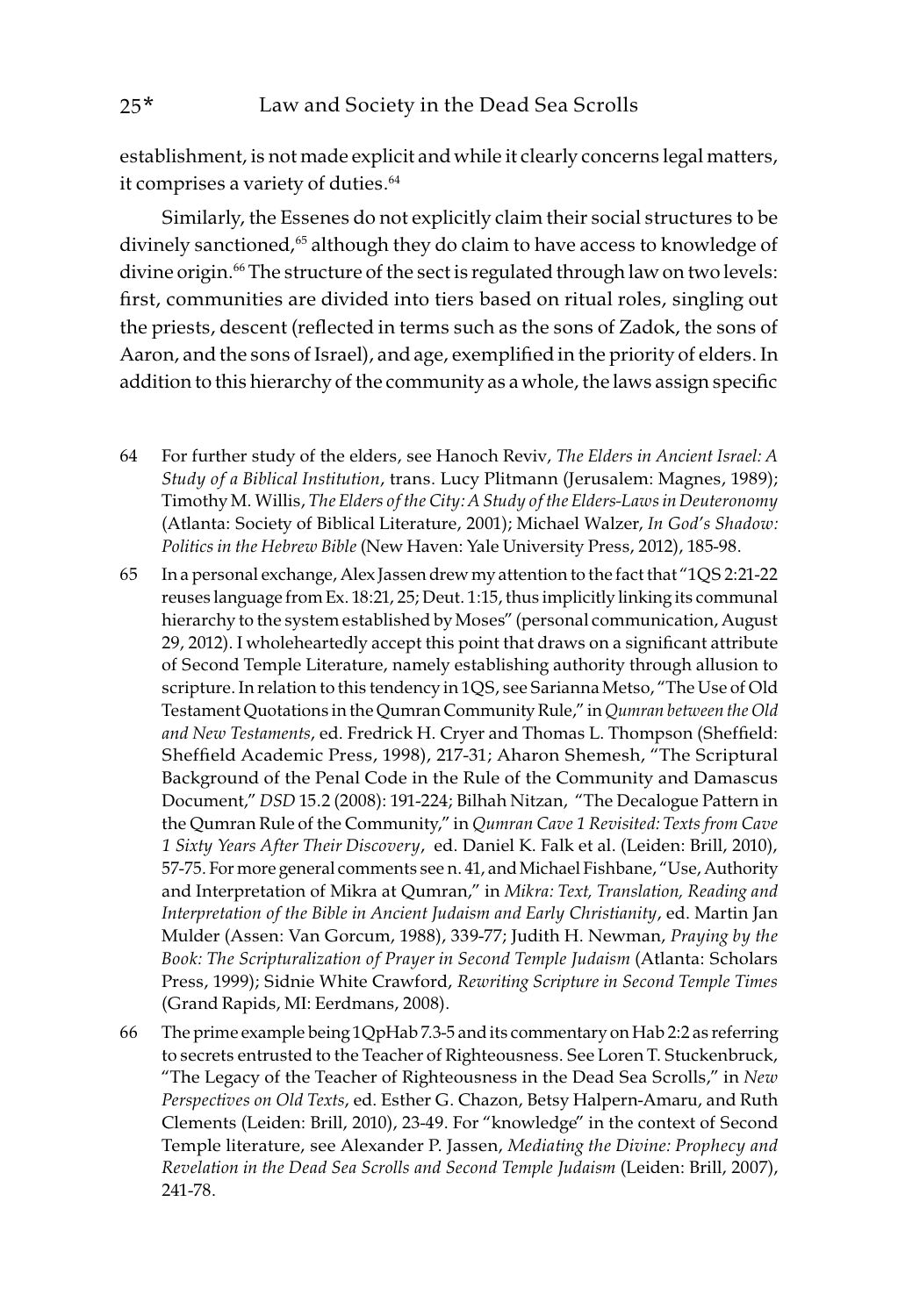roles to individual officers, namely the priest (הכוהן(, the Instructor (המשכיל(, the examiner (הפקיד), and the overseer (המבקר).<sup>67</sup> There are no clear laws as to how one is appointed to office, or even the degree of convergence between these various roles.68 Still, it is correctly assumed that only priests could become officers.<sup>69</sup> This is a lack of what Hart called primary rules,<sup>70</sup> which are the laws that govern the legal process by establishing the obligation to adhere to the laws and stipulating the manner in which laws are legislated. Their absence can be explained in various manners, such as attributing it to an underdeveloped legal system or pointing out to the Torah as a basic "Rule of Recognition" accepted by all the members of the sect, but hypotheses regarding deficiencies are ultimately confined to the realm of speculation. While the political process that entrusted the officers with authority remains unknown, it is certain that these officers play a major role in administering and enforcing the law within practically every social interaction. This "overarching organization," as Steven Fraade has called it, $71$  does not only seek to monitor and manipulate the conduct of individuals, effectively argued in Carol Newsom's Foucauldian reading of 1QS,<sup>72</sup> but also the conduct of the community as an undivided unit.

- 67 For a survey of both the group hierarchies and the role of the officers see Nathan Jastram, "Hierarchy at Qumran," in Legal Texts and Legal Issues: Proceedings of the Second Meeting of the International Organization for Qumran Studies, Cambridge 1995. Published in Honour of Joseph M. Baumgarten, ed. Moshe J. Bernstein, Florentino García Martínez, and John I. Kampen (Leiden: Brill, 1997), 349-76. Cf. Jutta Jokiranta and Cecilia Wassen, "A Brotherhood at Qumran? Metaphorical Familial Language in the Dead Sea Scrolls," in Northern Lights on the Dead Sea Scrolls: Proceedings of the Nordic Qumran Network, 2003-2006, ed. Anders Klostergaard Petersen et al. (Leiden: Brill, 2009), 173-203; Shane Berg, "An Elite Group within the Yahad: Revisiting 1QS 8-9," in Qumran Studies: New Approaches, New Questions, ed. Michael Thomas Davis and Brent A. Strawn (Grand Rapids, MI: Eerdmans, 2007), 161-77.
- 68 Jastram, "Hierarchy at Qumran," 356-59.
- 69 1QS 9.7. Cf. Baumgarten, Flourishing of Jewish Sects, 46-48.
- 70 H. L. A. Hart, The Concept of Law (Oxford: Clarendon Press, 1961), 77-120.
- 71 In contrast to rabbinic חבורה. See Steven D. Fraade, "Qumran Ya*ḥ*ad and Rabbinic *Ḥă*bûrâ: A Comparison Reconsidered," DSD 16.3 (2009): 433-53 (quote from p. 451).
- 72 Newsom, Self as Symbolic Space, 91-190.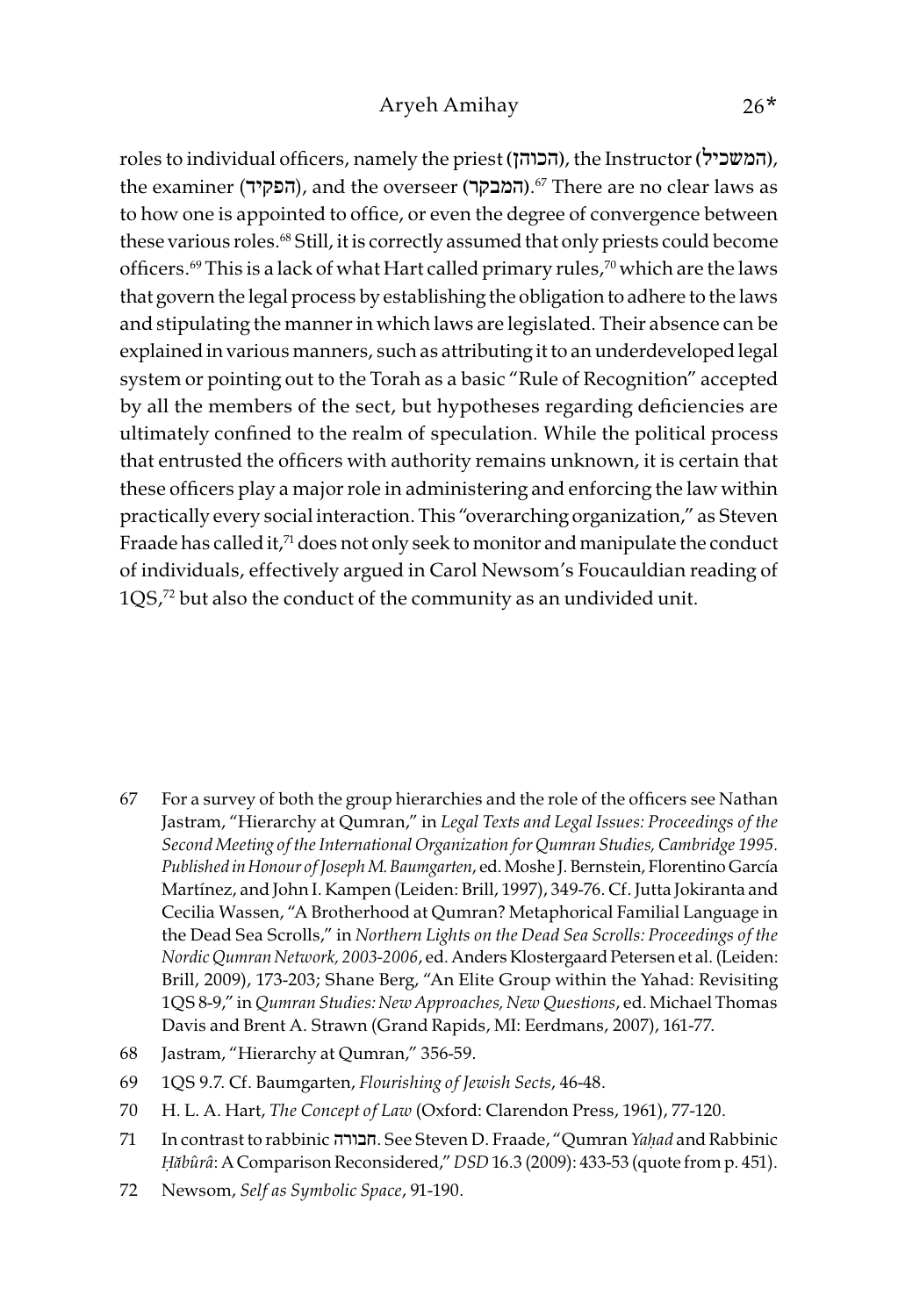## 6. Laws Regulating Social Conduct

In order to investigate the preponderate nature of law over the community, I proceed by exploring several cases in which law regulates quotidian social conduct. In 1QS 6.3-8 we read:

- b3 ובכול מקום אשר יהיה שם עשרה אנשים מעצת החיד אל ימש מאתם איש
- 4 כוהן ואיש כתכונו ישבו לפניו וכן ישאלו לעצתם לכול דבר והיה כיא יערוכו השולחן לאכול או התירוש
- 5 לשתות הכוהן ישלח ידו לרשונה להברך בראשית הלחם או התירוש לשתות הכוהן ישלח ידו לרשונה
- 6 להברכ בראשית הלחם והתירוש ואל ימש במקום אשר יהיו שם העשרה איש דורש בתורה יומם ולילה
- 7 תמיד עליפות73 איש לרעהו והרבים ישקודו ביחד את שלישית כול לילות השנה לקרוא בספר ולדרוש משפט
	- 8 ולברכ ביחד
	- 3b And in every place where there are ten men of the Council of the Yahad, let not lack among them a man
	- 4 who is a priest. And each one shall sit according to his rank before him, and thus too they shall ask their counsel on every matter. And when they prepare the table for eating, or the new wine
	- 5 for drinking, the priest will send out his hand first to bless (or: be blessed) in the first (piece and drop) $74$  of the bread and the wine <for drinking, the priest will send out his hand first
- .חליפות :Read 73
- 74 Despite the usage of ראשית as "first fruit" (Hos 9:10) and in contrast to previous translations, it does not seem in context to refer to ראשית as such. The law is mandating conduct for every dinner on a set table, and one can hardly imagine that every dinner would include "first fruit," bread, or wine. García Martínez and Tigchelaar suggest reading this as an interpolation of a specific law concerning first fruits, but I see no reason to see anything else but the first bite of the bread and first drop of the wine.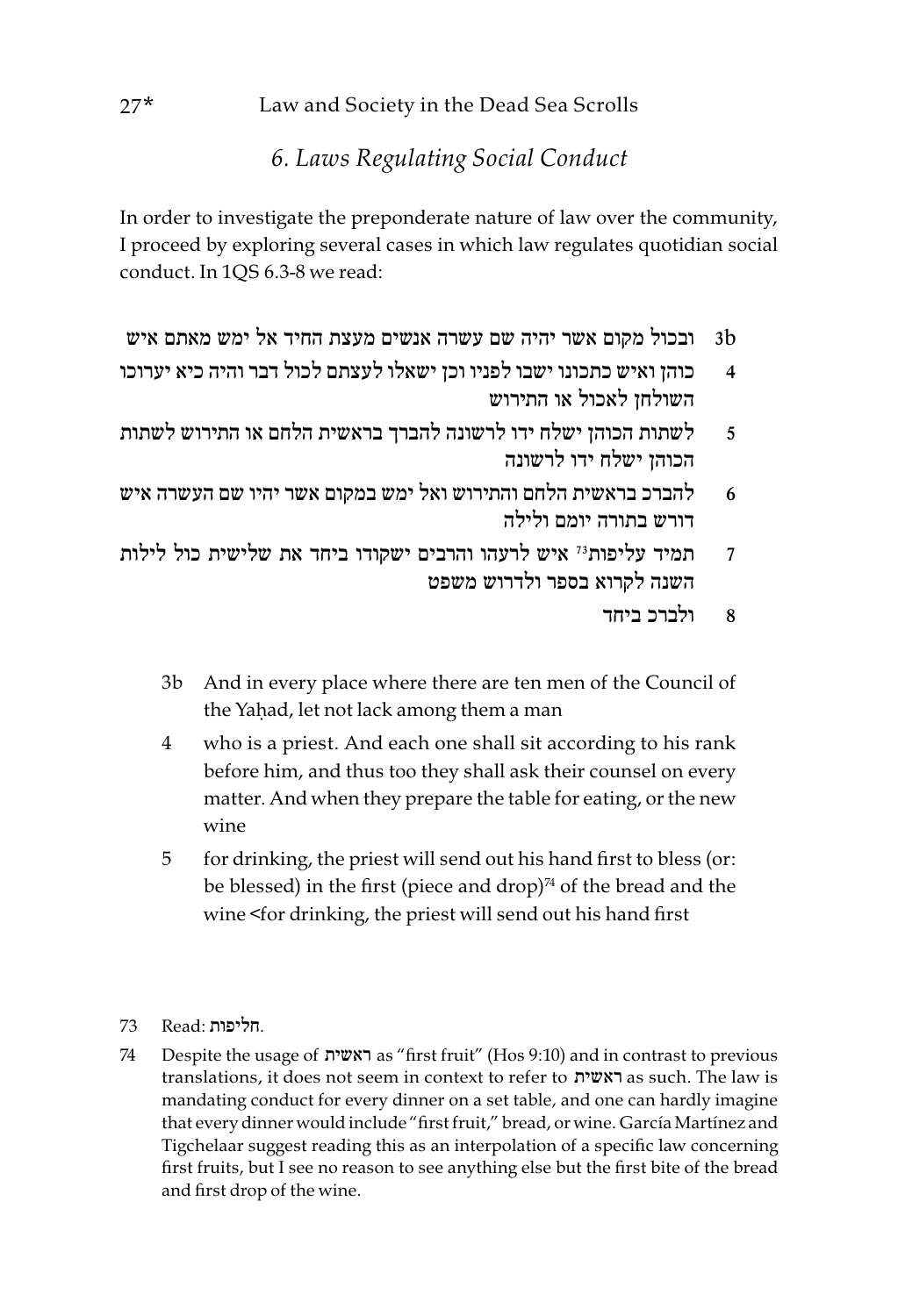- 6 to bless (or: be blessed) in the first (piece and drop) of the bread and the wine>. And in a place where there are ten, let not lack among them a man to study the law, day and night
- 7 always, relieving one another. And the Many shall be watchful together (or: in the Yaḥad) for a third of each night of the year to read the book, and seek justice
- 8a and bless together (in the Yaḥad).

There are several issues of interest in these statutes concerning the duties of the priest in the sect. His stated prerogative to be the first to send out his hand for the bread or the new wine is not simply the privilege of the elite to choose their portions, since it is enveloped in two separate laws that do not allow him to enjoy benefits of his status, but rather impose on him duties and make demands on his time. These two laws mandate that any gathering of ten members of the sect will include a priest, and that any gathering of ten people will include a designated member who will study the law.<sup>75</sup> It seems plausible that complying with these stipulations was not a challenging task, given the assumption that many members of the sect were priests. A Foucauldian reading,

75 These two laws also have noteworthy implications for the study of spatial conceptualizations in Qumran, specifically in the context of the social production of space, which will be the focus of a projected study of mine, employing Henri Lefebvre's La production de l'espace, 3rd ed. (Paris: Anthropos, 1986). For the purpose of this discussion, note how the happenstance space (מקום ובכול (becomes a significant, designated place by the people occupying it. On the distinction between "space" and "place" I am relying on Yi-Fu Tuan, Space and Place (Minneapolis: University of Minnesota Press, 1977). My usage of modern spatial theory in reading Second Temple texts is indebted to Liv Ingeborg Lied, The Other Lands of Israel: Imaginations of the Land in 2 Baruch (Leiden: Brill, 2008). See also idem, "Another Look at the Land of Damascus: The Spaces of the Damascus Document in the Light of Edward W. Soja's Thirdspace Approach," in New Directions in Qumran Studies, ed. Jonathan G. Campbell, William John Lyons, and Lloyd K. Pietersen (London: T & T Clark, 2005), 101-25. For further developments in spatial theory and the study of the Dead Sea Scrolls, see Alison Schofield, "Re-placing Priestly Space: The Wilderness as Heterotapia in the Dead Sea Scrolls," in A Teacher for All Generations. Essays in Honor of James C. VanderKam, ed. Eric F. Mason et al. (Leiden: Brill, 2012), 1:469-90; Eibert J. C. Tigchelaar, "The Character of the City and the Temple of Aramaic 'New Jerusalem'," in Other Worlds and Their Relation to This World: Early Jewish and Ancient Christian Traditions, ed. Tobias Nicklas et al. (Leiden: Brill, 2010), 117-31.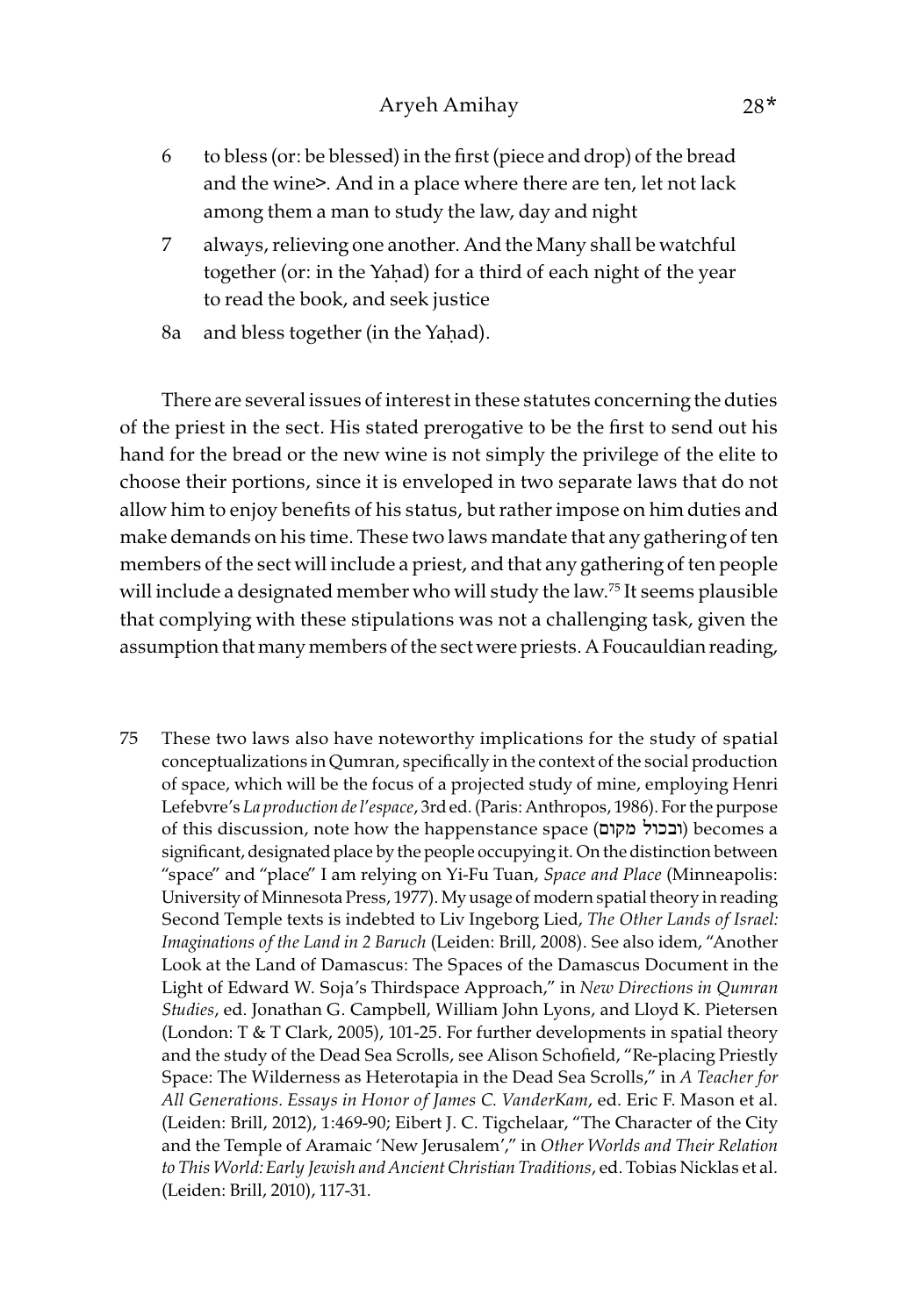to echo Newsom once more,<sup>76</sup> would consider it as yet another means of control, dispensing the policing power to the priests and thwarting any possibility of insubordination before it can take form.

Nevertheless, the formulation of the law does entail that if somehow ten people should happen to gather in one place with none of them being a priest, they would have to disband. We may imagine them wanting to have a member designated to study the law at all times, but it is just as equally possible that when members need a rest from the intense study, they would require code-words, insinuating gestures, or self-imposed initiatives of dispersing, so as not to reach the inconveniencing quorum. When taking into account the ever-existing gaps between the written law and the practiced law, which also consists of the tension between the spirit of the law and the loopholes sought to avoid it, we can and must recognize that these are possible derivatives. Imagining such considerations vivificates the predominance of Essene law on all aspects of social life as it extended far beyond the explicit concerns of the text.

Another example pertains to social interactions, following several statutes in the Damascus Document and their counterparts in the Community Rule:<sup>77</sup>

- b2 [ ואש[ר ]יק[ום את רעהו שלו בעצה ]והו[בדל שנה אחת ונע]נ[שֹ
	- שֿ]שה חודשים] ואשר ידבר בפיהוֿו] דֹבר נבל ונענש ע
- 4 |יום והובדל] ש**ֹלושה חודשי**ֹ[ם ואשר **י]דבר בתוך דב**[רי רעהו ו]פרע
- 5 ]ונענש עשרת[ ימים ]ואשר ישכ[ב ]ו[ישן ב]מו[ש]ב הרבים או בעצ[ה
	- והובדל ]שלושים יום [ו]נענש עשרת ימים [ וכן לאיש הנפ]טר  $\,$
	- אחד  $\sim$  אחד הרובויום והונם  $^{\rm tr}$ שלוש פעומים על מושב
	- 8 **ו[נענש] עשרה ימים 'אם [**יזקפו**] ונפטׂר [**במושב ונענש שלושים]
		- $9a$  יו

76 Newsom, Self as Symbolic Space, 140.

77  $4QD<sup>a</sup>$  10 ii, 2-9. Lines 3b-9a are quoted almost verbatim in 1QS 7.9-12. Cf. also 1QS 6.10-13 for further legislation concerning speech in the Council of the Many, and 1QS 5.25-26, 4Q264a 1.6-8 for other restrictions on speech.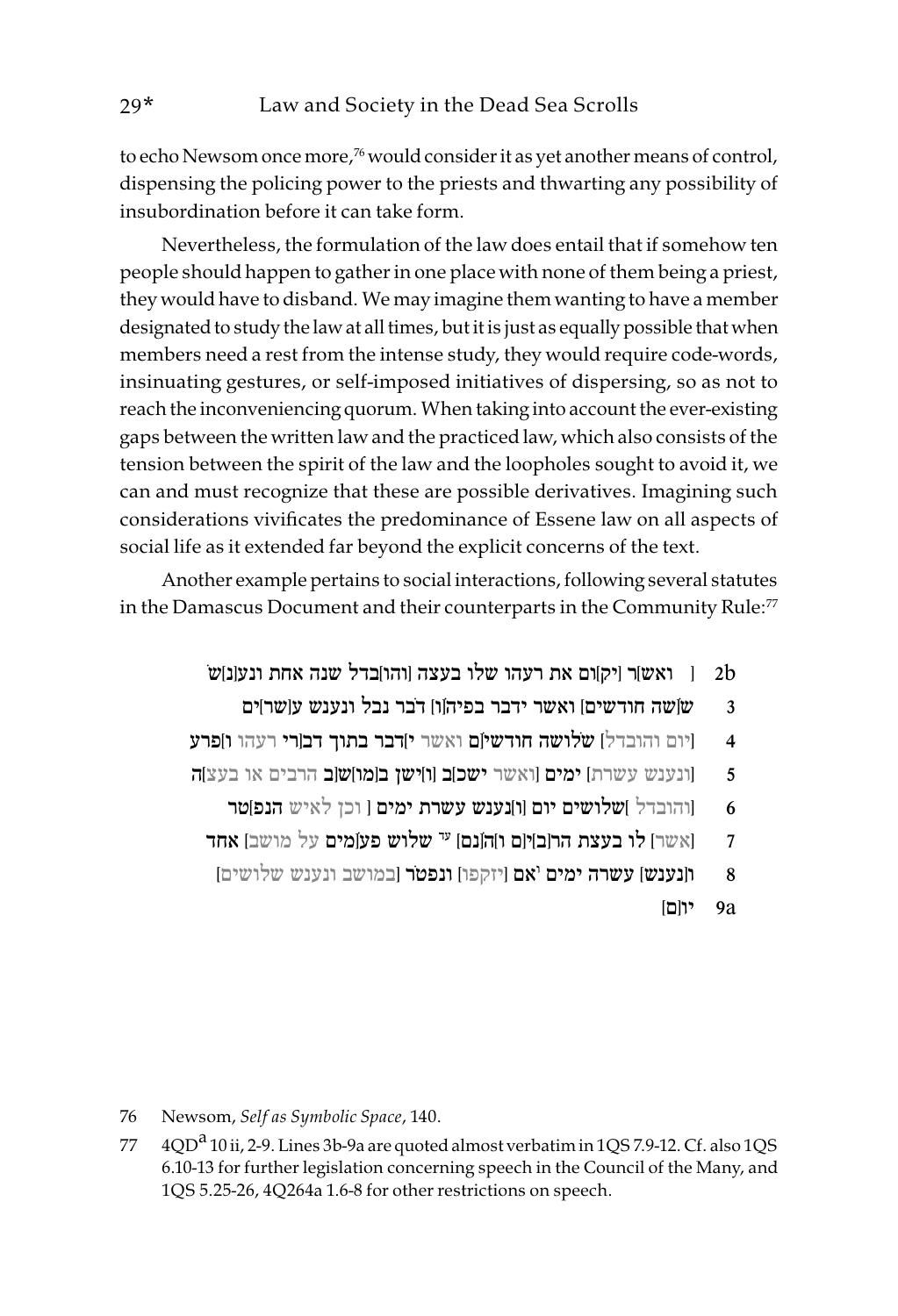- 2b And whoever takes vengeance<sup>78</sup> of his fellow outside of<sup>79</sup> the council [shall be] separated for one year and punis[he]d
- 3 for si[x months]. And anyone who speaks in his mouth the words of a debased man, will be punished t[wen]ty
- 4 [days and shall be separated] for three month[s and he who shall] speak within the wor[ds of his fellow and] rowdily
- 5 [shall be punished for ten ]days [and whoever lies down and ] sleeps at the [s]ess[ion of the many or in the counci]l
- 6 [shall be separated for] thirty days [and] punished for ten days. [And likewise for one who le]aves
- 7 Without the counsel of the many, doing  $\sin^{80}$  up to three tim[es in] one [session]
- 8 sh[all be punished] for ten days. And if [they are standing] and he leaves [the session, he shall be punished for thirty
- 9 da[ys]

The operative words are the repeated forms of gathering, עצת הרבים הרבים מושב, disclosing that these laws only regulate speech during the assembly of the council, and, as such, are an understandable measure necessary for any

- 78 Baumgarten and Hempel read יצחה, and translate "insult." Following Qimron, I read יקום. See Elisha Qimron, The Dead Sea Scrolls: The Hebrew Writings, Vol. 1 (Jerusalem: Yad Ben Zvi, 2010), 55. The sense of vengeance is not entirely clear, but might be associated with admonition or public chastisement for offences based on Lev 19:17-18. In other words, within the security of the public sphere and its regulations, the reprimand is permissible and even mandated, as הוכחה. Outside of the council, it is vengeance, and thus prohibited.
- 79 שלו should be amended to שלוא. Since עצה is used for both "council" and "counsel," the meaning is ambiguous. Baumgarten and Hempel both read this to mean "counsel" as in "[ins]ults his neighbor without conferring" (Hempel, The Laws of the Damascus Document, 142). As I explain below, the series of laws are concerned with the public sphere in which the transgressions occur, and, therefore, עצה should be understood here as the institution.
- 80 הנם is unclear in this line. I provisionally follow Baumgarten's translation, although there is a possibility of it meaning sleep, reverting to the previous law, and perhaps distinguishing between a slumber and a doze. That would suit the threefold occurrence, which might be more appropriate for a prohibition on dozing off than a prohibition on leaving without permission. However, the repetition is confusing, and thus I cannot fully endorse this proposal.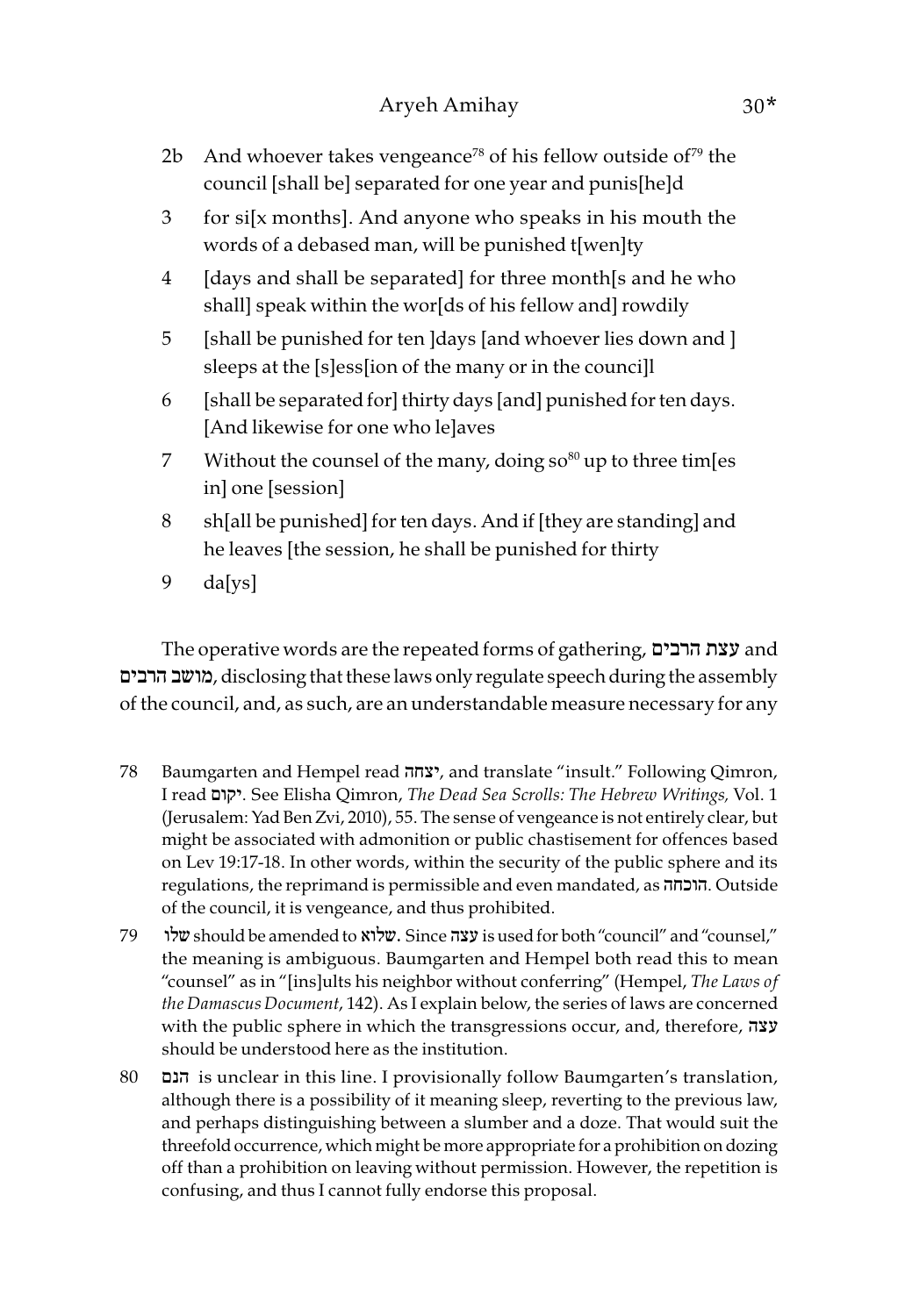communal gathering. Similarly, the penalty for falling asleep in the Council of the Many serves to admonish the disrespect involved in such an act. However, in a sect that strives to live a moral and pure life in every moment, these basic rules of conduct could be expected to be transported into everyday life. A member who knew he could be punished for interrupting a fellow's speech during a session of the council would be prone to develop restraint when conversing with his fellows outside of the sessions. The Community Rule includes this paragraph almost verbatim, but also additional laws concerning speech, including a hierarchy of speaking turns and a prohibition to proclaim something that would be displeasing to the many (1QS 6.10-11). Laws of rebuke and reproach (1QS 5.25-6.1) moderate disputes and ill relations outside of official gatherings. Combined, these laws reflect an elaboration on the laws concerning speech and conduct in the council as they are preserved in 4QD. Some room for caution is necessary in light of the fragmentary preservation of the Damascus Document, but the elaborations that appear in the context of immediate quotations allow us to follow the expected tendency to employ laws that originally governed the council alone into the daily lives of the sectarians. When we add to this the prescribed presence of a priest for any gathering of ten, it is evident that even the most basic social interactions of communal life were governed – perhaps even increasingly governed – by the laws that tempered the deliberations of the community in its council.

### 7. Conclusion

These preliminary remarks are intended to propose a framework for thinking of Essene law in general, and specifically in the context of community construction, acknowledging the decisive role law plays in this enterprise. While I focused on laws that mandate social conduct for the purpose of this study, I also tried to point to the manner in which the presuppositions that inform these laws apply equally to laws that are echoed in later rabbinic literature. It is no surprise that the sectarian laws are, by and large, peculiar to the sect and are not emulated in rabbinic texts in any way, but this does not mean that they belong to a legal stratum separate from other Essene laws or that they can be treated in isolation from one another. The entire Essene corpus should be treated as such, even by those who will consider my choice of label a misnomer. That being said, I should reiterate that I have no intention of discrediting the study of differences and nuances within the corpus. In the fields surrounding the study of the Dead Sea Scrolls it is clear that one can say "biblical," "rabbinic," or "early Christian" and refer to the corpus as a single mindset, while not denying the